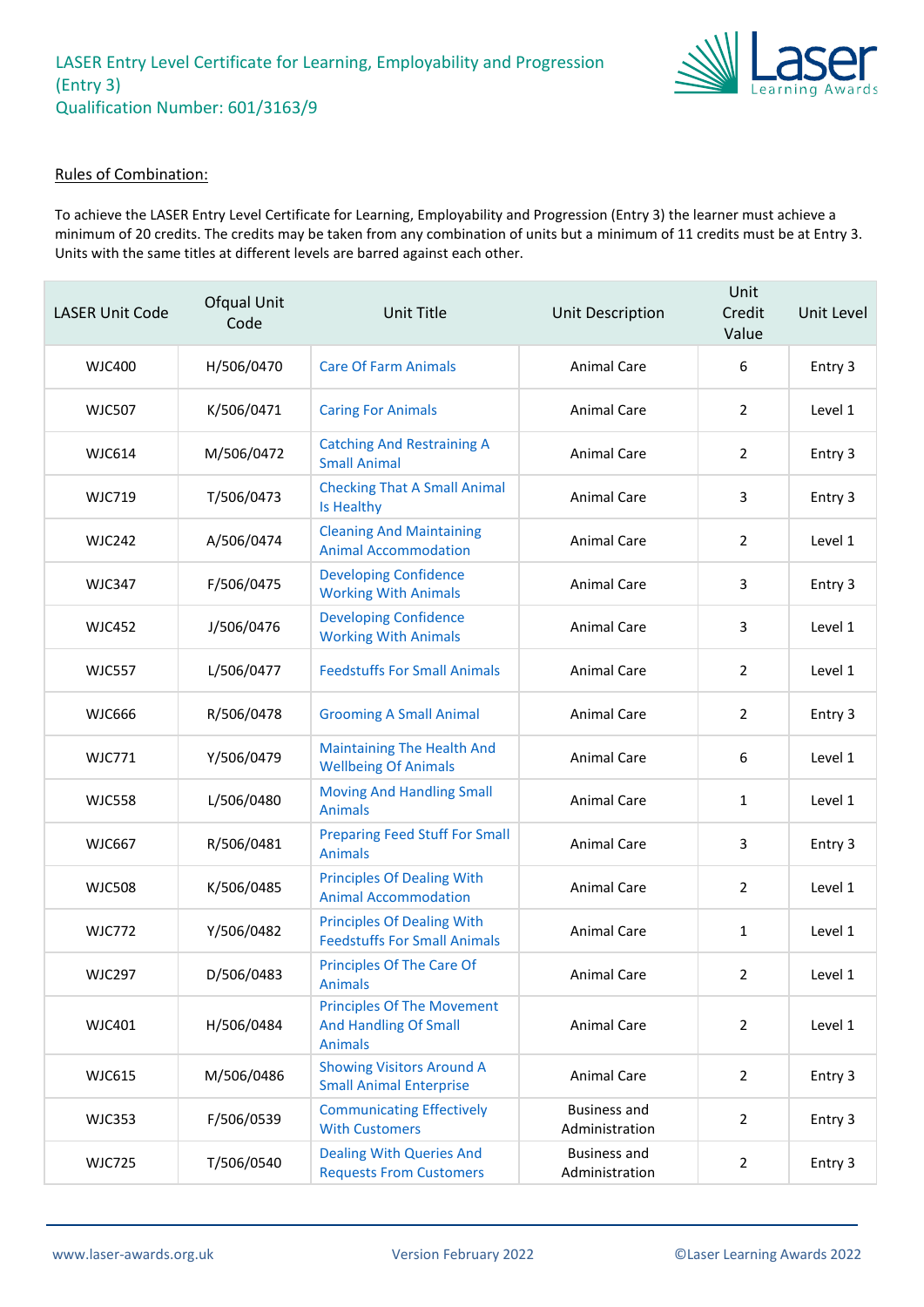

| <b>LASER Unit Code</b> | Ofqual Unit<br>Code | <b>Unit Title</b>                                                                                                                          | Unit Description                      | Unit<br>Credit<br>Value | Unit Level |
|------------------------|---------------------|--------------------------------------------------------------------------------------------------------------------------------------------|---------------------------------------|-------------------------|------------|
| <b>WJC249</b>          | A/506/0541          | <b>Effective Relationships With</b><br><b>Customers And Colleagues</b>                                                                     | <b>Business and</b><br>Administration | $\overline{2}$          | Entry 3    |
| <b>WJC354</b>          | F/506/0542          | <b>Handling Mail</b>                                                                                                                       | <b>Business and</b><br>Administration | $\overline{2}$          | Level 1    |
| <b>WJC457</b>          | J/506/0543          | <b>Handling Telephone Calls</b><br><b>From Customers</b>                                                                                   | <b>Business and</b><br>Administration | $\overline{2}$          | Entry 3    |
| <b>WJC563</b>          | L/506/0544          | <b>Principles Of Sales</b>                                                                                                                 | <b>Business and</b><br>Administration | $\overline{2}$          | Level 1    |
| <b>WJC673</b>          | R/506/0545          | Professional Behaviour In An<br><b>Office Environment</b>                                                                                  | <b>Business and</b><br>Administration | $\mathbf{1}$            | Entry 3    |
| <b>WJC778</b>          | Y/506/0546          | <b>Reception And Filing Skills</b>                                                                                                         | <b>Business and</b><br>Administration | 3                       | Entry 3    |
| <b>WJC302</b>          | D/506/0547          | <b>Reception Skills</b>                                                                                                                    | <b>Business and</b><br>Administration | $\overline{2}$          | Level 1    |
| <b>WJC513</b>          | K/506/0549          | <b>Understanding Business</b>                                                                                                              | <b>Business and</b><br>Administration | 3                       | Level 1    |
| <b>WJC407</b>          | H/506/0548          | <b>Understanding Business</b><br>Communication                                                                                             | <b>Business and</b><br>Administration | 3                       | Level 1    |
| <b>WJC303</b>          | D/506/0550          | <b>Understanding Business</b><br><b>Language And Terminology</b>                                                                           | <b>Business and</b><br>Administration | 3                       | Level 1    |
| <b>WJC408</b>          | H/506/0551          | <b>Understanding Business</b><br><b>Meeting Techniques</b>                                                                                 | <b>Business and</b><br>Administration | 3                       | Level 1    |
| <b>WJC514</b>          | K/506/0552          | <b>Understanding Enterprise</b>                                                                                                            | <b>Business and</b><br>Administration | $\overline{2}$          | Level 1    |
| <b>WJC620</b>          | M/506/0553          | <b>Using A Filing System</b>                                                                                                               | <b>Business and</b><br>Administration | $\overline{2}$          | Level 1    |
| <b>WJC726</b>          | T/506/0554          | <b>Using Office Equipment</b>                                                                                                              | <b>Business and</b><br>Administration | $\overline{2}$          | Entry 3    |
| <b>WJC250</b>          | A/506/0555          | <b>Using Office Equipment</b>                                                                                                              | Business and<br>Administration        | $\overline{2}$          | Level 1    |
| <b>WJC281</b>          | A/506/0961          | <b>Dementia Awareness</b>                                                                                                                  | Child, Health and Social<br>Care      | 3                       | Level 1    |
| <b>WJC490</b>          | J/506/0963          | Health And Safety In Health,<br><b>Social Care And Children's</b><br>And Young People's Settings                                           | Child, Health and Social<br>Care      | 3                       | Entry 3    |
| <b>WJC596</b>          | L/506/0964          | <b>Learning Disability</b>                                                                                                                 | Child, Health and Social<br>Care      | 3                       | Level 1    |
| <b>WJC703</b>          | R/506/0965          | <b>Mental Health</b>                                                                                                                       | Child, Health and Social<br>Care      | 3                       | Level 1    |
| <b>WJC809</b>          | Y/506/0966          | <b>Physical Disability</b>                                                                                                                 | Child, Health and Social<br>Care      | 3                       | Level 1    |
| <b>WJC332</b>          | D/506/0967          | <b>Preparing Nutritious Food For</b><br><b>Children And Young People</b>                                                                   | Child, Health and Social<br>Care      | 4                       | Entry 3    |
| <b>WJC437</b>          | H/506/0968          | <b>Principles And Values In</b><br><b>Health And Social Care, Adults</b><br>And Children And Young<br>People, Early Years And<br>Childcare | Child, Health and Social<br>Care      | $\overline{2}$          | Entry 3    |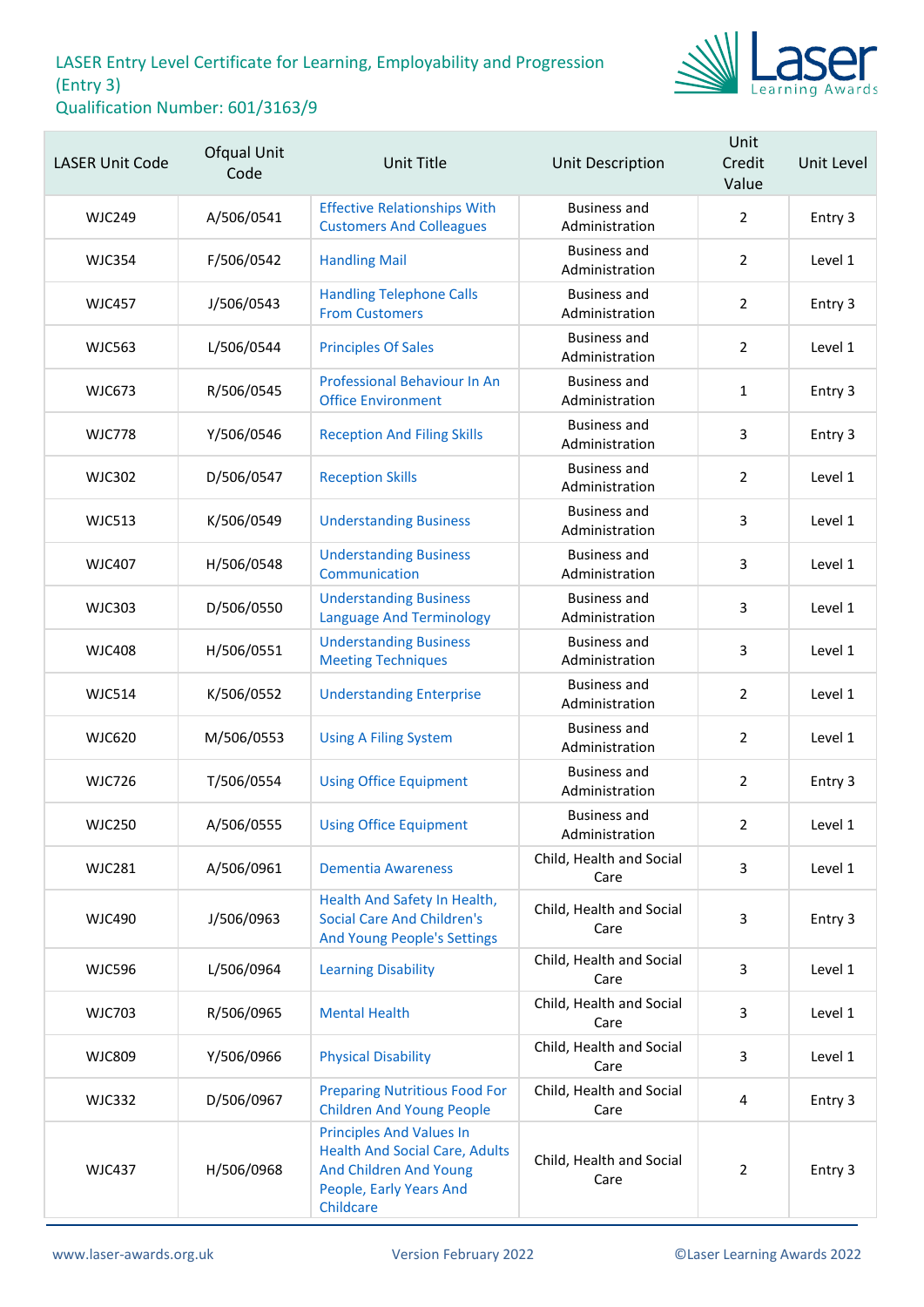

| <b>LASER Unit Code</b> | Ofqual Unit<br>Code | Unit Title                                                                                                                                      | Unit Description                             | Unit<br>Credit<br>Value | Unit Level |
|------------------------|---------------------|-------------------------------------------------------------------------------------------------------------------------------------------------|----------------------------------------------|-------------------------|------------|
| <b>WJC542</b>          | K/506/0969          | <b>Protection And Safeguarding</b><br>In Health And Social Care<br><b>Adults And Children And</b><br>Young People, Early Years And<br>Childcare | Child, Health and Social<br>Care             | $\overline{2}$          | Entry 3    |
| <b>WJC333</b>          | D/506/0970          | <b>Skills In Caring For Young</b><br>Children                                                                                                   | Child, Health and Social<br>Care             | 3                       | Level 1    |
| <b>WJC438</b>          | H/506/0971          | The Adult Social Care Sector                                                                                                                    | Child, Health and Social<br>Care             | $\mathbf{1}$            | Level 1    |
| <b>WJC543</b>          | K/506/0972          | The Development Of<br>Intellectual, Language And<br><b>Communication Skills In</b><br>Children                                                  | Child, Health and Social<br>Care             | 3                       | Level 1    |
| <b>WJC757</b>          | T/506/0974          | <b>Understanding Child</b><br>Development                                                                                                       | Child, Health and Social<br>Care             | 3                       | Level 1    |
| <b>WJC282</b>          | A/506/0975          | <b>Understanding Growth And</b><br><b>Social And Emotional</b><br>Development In Children                                                       | Child, Health and Social<br>Care             | 3                       | Level 1    |
| <b>WJC385</b>          | F/506/0976          | <b>Understanding Human</b><br><b>Growth And Development</b>                                                                                     | Child, Health and Social<br>Care             | 3                       | Entry 3    |
| <b>WJC491</b>          | J/506/0977          | <b>Understanding Play</b>                                                                                                                       | Child, Health and Social<br>Care             | 3                       | Level 1    |
| <b>WJC597</b>          | L/506/0978          | <b>Using Craft Activities With</b><br><b>Children And Young People</b>                                                                          | Child, Health and Social<br>Care             | 3                       | Level 1    |
| <b>WJC704</b>          | R/506/0979          | <b>Working In Health And Social</b><br><b>Care And Children's And</b><br><b>Young People's Settings</b>                                         | Child, Health and Social<br>Care             | $\overline{2}$          | Entry 3    |
| <b>WJC622</b>          | M/506/0570          | <b>Assertiveness And Decision</b><br><b>Making Skills</b>                                                                                       | Choices, Goals and<br><b>Decision Making</b> | 3                       | Entry 3    |
| <b>WJC728</b>          | T/506/0571          | <b>Developing Personal</b><br><b>Development Skills</b>                                                                                         | Choices, Goals and<br><b>Decision Making</b> | 3                       | Level 1    |
| <b>WJC252</b>          | A/506/0572          | <b>Developing Personal</b><br><b>Development Skills</b>                                                                                         | Choices, Goals and<br><b>Decision Making</b> | 3                       | Level 2    |
| <b>WJC356</b>          | F/506/0573          | <b>Improving Assertiveness And</b><br><b>Decision Making</b>                                                                                    | Choices, Goals and<br><b>Decision Making</b> | 3                       | Level 1    |
| <b>WJC460</b>          | J/506/0574          | <b>Making Choices In Pursuit Of</b><br><b>Personal Goals</b>                                                                                    | Choices, Goals and<br><b>Decision Making</b> | 3                       | Entry 3    |
| <b>WJC566</b>          | L/506/0575          | <b>Making Choices In Pursuit Of</b><br><b>Personal Goals</b>                                                                                    | Choices, Goals and<br><b>Decision Making</b> | 3                       | Level 1    |
| <b>WJC676</b>          | R/506/0576          | <b>Personal Development</b>                                                                                                                     | Choices, Goals and<br><b>Decision Making</b> | 1                       | Entry 3    |
| <b>WJC780</b>          | Y/506/0577          | <b>Personal Development</b>                                                                                                                     | Choices, Goals and<br><b>Decision Making</b> | 3                       | Level 1    |
| <b>WJC305</b>          | D/506/0578          | <b>Recognising Own Skills For</b><br><b>Personal Development</b>                                                                                | Choices, Goals and<br><b>Decision Making</b> | 3                       | Entry 3    |
| <b>WJC410</b>          | H/506/0579          | <b>Reviewing And Reflecting On</b><br><b>Own Progress</b>                                                                                       | Choices, Goals and<br><b>Decision Making</b> | 3                       | Entry 3    |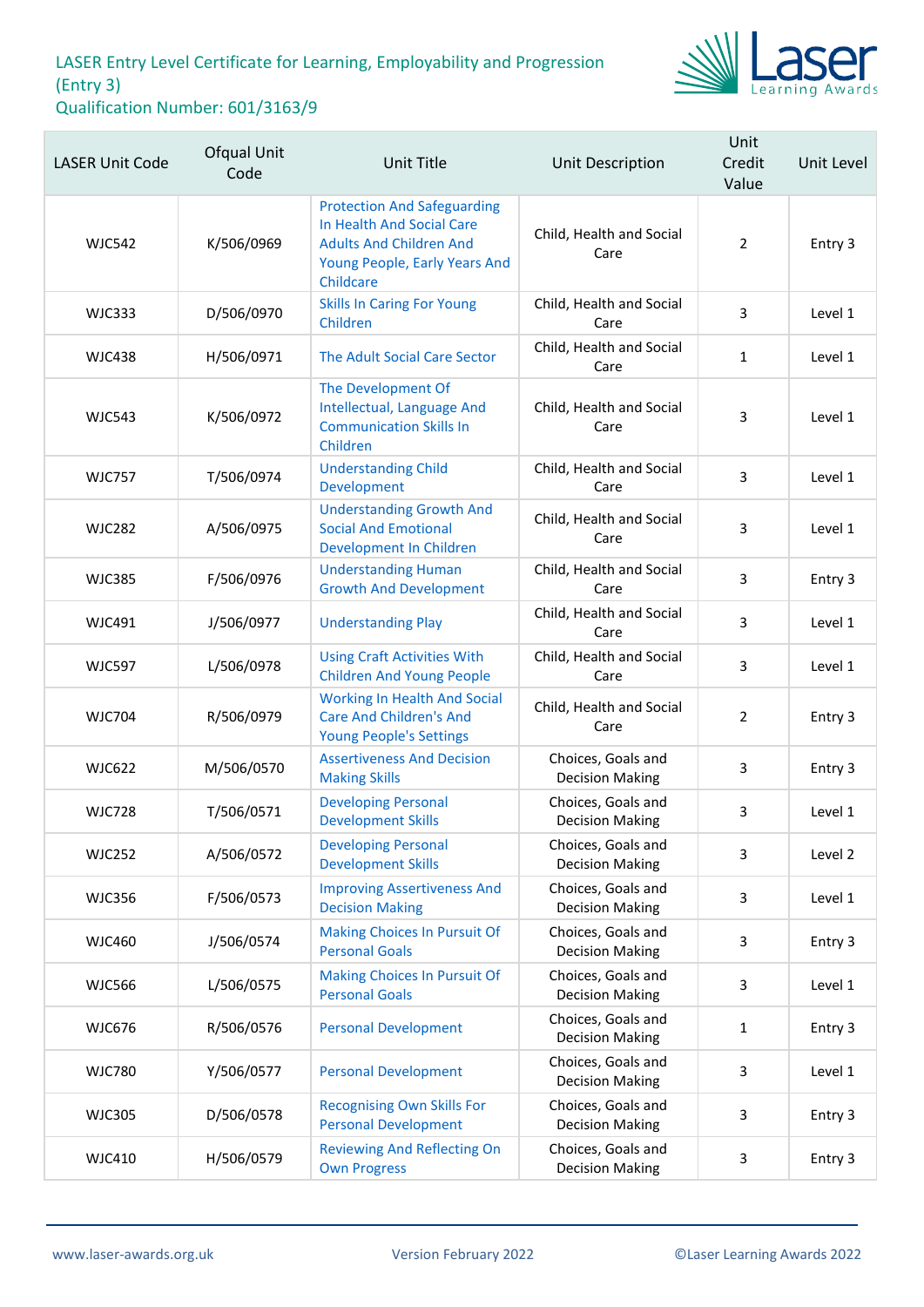

| <b>LASER Unit Code</b> | Ofqual Unit<br>Code | <b>Unit Title</b>                                                                      | Unit Description                             | Unit<br>Credit<br>Value | Unit Level |
|------------------------|---------------------|----------------------------------------------------------------------------------------|----------------------------------------------|-------------------------|------------|
| <b>WJC781</b>          | Y/506/0580          | <b>Setting Goals For Personal</b><br>Development                                       | Choices, Goals and<br><b>Decision Making</b> | 3                       | Entry 3    |
| <b>WJC306</b>          | D/506/0581          | <b>Setting Goals For Personal</b><br>Development                                       | Choices, Goals and<br><b>Decision Making</b> | 3                       | Level 1    |
| <b>WJC411</b>          | H/506/0582          | <b>Setting Targets</b>                                                                 | Choices, Goals and<br><b>Decision Making</b> | 3                       | Entry 3    |
| <b>WJC516</b>          | K/506/0583          | <b>Understanding Risk And</b><br><b>Making Personal Decisions</b>                      | Choices, Goals and<br><b>Decision Making</b> | 3                       | Level 1    |
| <b>WJC350</b>          | F/506/0508          | <b>Brickwork</b>                                                                       | <b>Construction and Trades</b><br>Α          | 3                       | Entry 3    |
| <b>WJC616</b>          | M/506/0505          | <b>Brickwork: Assisting</b><br><b>Workshop Practice</b>                                | <b>Construction and Trades</b><br>А          | 3                       | Entry 3    |
| <b>WJC722</b>          | T/506/0506          | <b>Brickwork: Building A Half</b><br><b>Brick Wall Three Courses High</b>              | <b>Construction and Trades</b><br>Α          | 3                       | Entry 3    |
| <b>WJC245</b>          | A/506/0507          | <b>Brickwork: Building A Three</b><br><b>Brick Square Hollow Pillar</b>                | <b>Construction and Trades</b><br>Α          | 3                       | Entry 3    |
| <b>WJC454</b>          | J/506/0509          | <b>Building And Construction</b>                                                       | <b>Construction and Trades</b><br>А          | 3                       | Entry 3    |
| <b>WJC246</b>          | A/506/0510          | <b>Building Methods And</b><br><b>Construction Technology</b>                          | <b>Construction and Trades</b><br>Α          | 3                       | Level 1    |
| <b>WJC351</b>          | F/506/0511          | <b>Carpentry And Joinery</b>                                                           | <b>Construction and Trades</b><br>А          | 3                       | Entry 3    |
| <b>WJC455</b>          | J/506/0512          | <b>Carpentry Hand Skills</b>                                                           | <b>Construction and Trades</b><br>А          | 3                       | Level 1    |
| <b>WJC560</b>          | L/506/0513          | <b>Carrying Out Woodwork</b><br><b>Operations</b>                                      | <b>Construction and Trades</b><br>Α          | 3                       | Entry 3    |
| <b>WJC775</b>          | Y/506/0515          | <b>Constructing A Cavity Wall</b><br><b>Using Bricklaying Skills</b>                   | <b>Construction and Trades</b><br>А          | 3                       | Level 1    |
| <b>WJC300</b>          | D/506/0516          | <b>Constructing A Half Brick Wall</b><br><b>Using Bricklaying Skills</b>               | <b>Construction and Trades</b><br>Α          | 3                       | Level 1    |
| <b>WJC404</b>          | H/506/0517          | <b>Constructing A One Brick</b><br><b>Wide Wall Using Bricklaying</b><br><b>Skills</b> | <b>Construction and Trades</b><br>Α          | 3                       | Level 1    |
| <b>WJC670</b>          | R/506/0514          | <b>Constructing A Timber</b><br>Product                                                | <b>Construction and Trades</b><br>A          | 3                       | Level 1    |
| <b>WJC510</b>          | K/506/0518          | <b>Health And Safety:</b><br>Construction                                              | <b>Construction and Trades</b><br>А          | 3                       | Entry 3    |
| <b>WJC617</b>          | M/506/0519          | <b>Use Of Tools And Equipment</b><br><b>For Bricklaying</b>                            | <b>Construction and Trades</b><br>А          | 3                       | Level 1    |
| <b>WJC405</b>          | H/506/0520          | <b>Using And Maintaining</b><br><b>Woodworking Tools</b>                               | <b>Construction and Trades</b><br>A          | 3                       | Level 1    |
| <b>WJC511</b>          | K/506/0521          | <b>Woodworking Skills</b>                                                              | <b>Construction and Trades</b><br>A          | 3                       | Level 1    |
| <b>WJC720</b>          | T/506/0487          | <b>Assembling Units For Interiors</b>                                                  | <b>Construction and Trades</b><br>В          | $\mathbf{1}$            | Level 1    |
| <b>WJC509</b>          | K/506/0504          | <b>Basic Electrical Practices</b>                                                      | <b>Construction and Trades</b><br>В          | 3                       | Level 1    |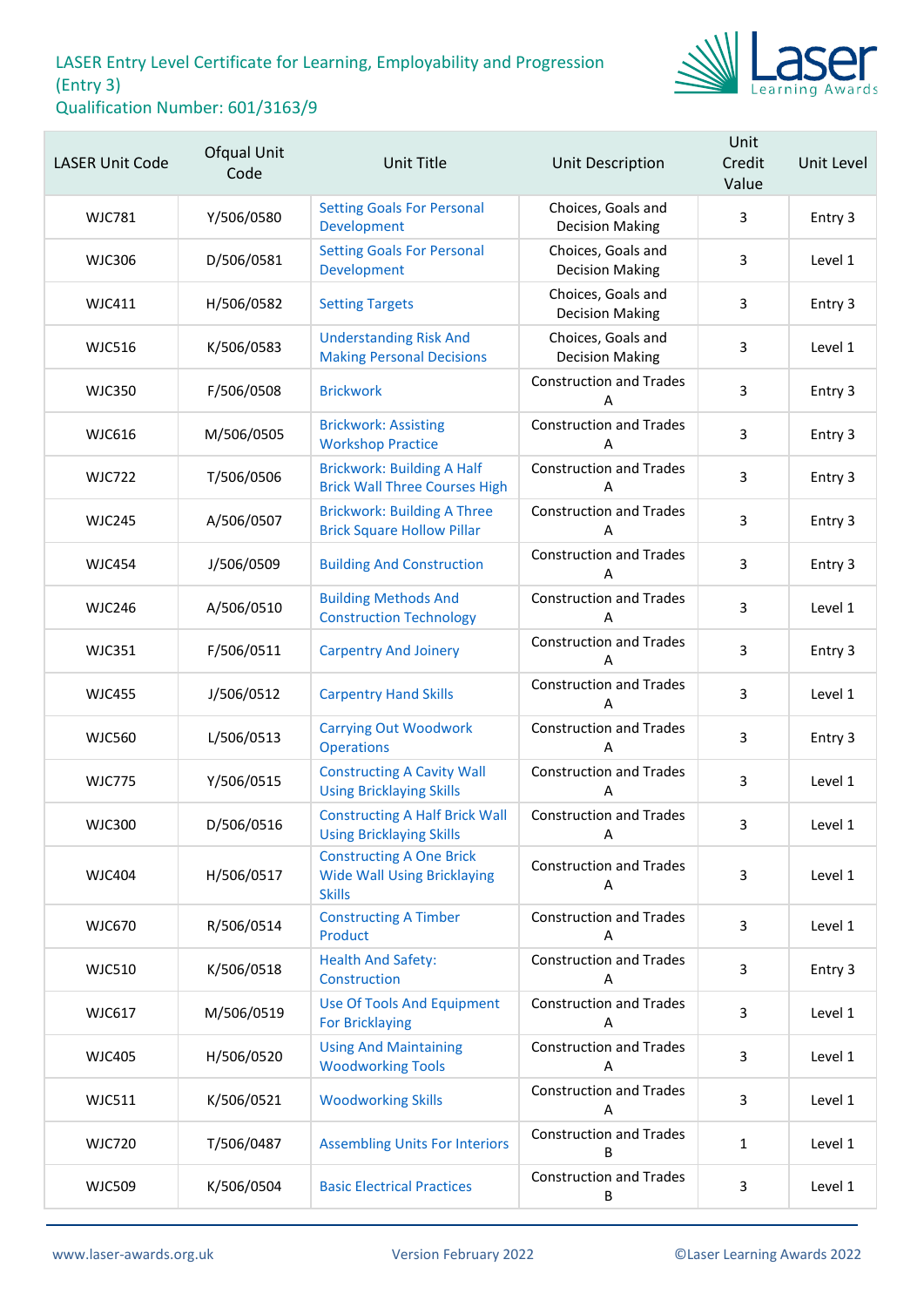

| <b>LASER Unit Code</b> | Ofqual Unit<br>Code | Unit Title                                                                      | Unit Description                    | Unit<br>Credit<br>Value | Unit Level |
|------------------------|---------------------|---------------------------------------------------------------------------------|-------------------------------------|-------------------------|------------|
| <b>WJC243</b>          | A/506/0488          | <b>Fitting And Fixing Work</b><br><b>Surfaces</b>                               | <b>Construction and Trades</b><br>B | $\mathbf{1}$            | Level 1    |
| <b>WJC348</b>          | F/506/0489          | <b>Fitting Units For Interiors</b>                                              | <b>Construction and Trades</b><br>B | $\mathbf{1}$            | Level 1    |
| <b>WJC721</b>          | T/506/0490          | <b>Flooring Operations</b>                                                      | <b>Construction and Trades</b><br>B | 6                       | Entry 3    |
| <b>WJC244</b>          | A/506/0491          | <b>Painting And Decorating Skills</b>                                           | <b>Construction and Trades</b><br>B | 3                       | Entry 3    |
| <b>WJC349</b>          | F/506/0492          | <b>Plastering Techniques</b>                                                    | <b>Construction and Trades</b><br>B | 3                       | Level 1    |
| <b>WJC453</b>          | J/506/0493          | <b>Plumbing In A Sink</b>                                                       | <b>Construction and Trades</b><br>B | 4                       | Level 1    |
| <b>WJC559</b>          | L/506/0494          | <b>Preparing Walls For</b><br><b>Decoration</b>                                 | <b>Construction and Trades</b><br>B | $\mathbf{1}$            | Level 1    |
| <b>WJC668</b>          | R/506/0495          | <b>Thinking About Next Steps In</b><br><b>Construction Trades</b>               | <b>Construction and Trades</b><br>B | 1                       | Entry 3    |
| <b>WJC773</b>          | Y/506/0496          | <b>Using Decorative Paint Effects</b><br><b>For Interior Walls</b>              | <b>Construction and Trades</b><br>B | 3                       | Level 1    |
| <b>WJC298</b>          | D/506/0497          | <b>Using Floor And Wall Tiling</b><br><b>Techniques</b>                         | <b>Construction and Trades</b><br>B | 3                       | Level 1    |
| <b>WJC402</b>          | H/506/0498          | <b>Using Painting Skills For</b><br><b>Interior Walls</b>                       | <b>Construction and Trades</b><br>B | 3                       | Level 1    |
| <b>WJC669</b>          | R/506/0500          | <b>Using Plastering Skills -</b><br><b>Floating Coat To An Attached</b><br>Pier | <b>Construction and Trades</b><br>B | 3                       | Level 1    |
| <b>WJC774</b>          | Y/506/0501          | <b>Using Plastering Skills -</b><br><b>Plastering To A Window</b><br>Reveal     | <b>Construction and Trades</b><br>B | 3                       | Level 1    |
| <b>WJC299</b>          | D/506/0502          | Wallpapering                                                                    | <b>Construction and Trades</b><br>В | 3                       | Entry 3    |
| <b>WJC403</b>          | H/506/0503          | Wallpapering                                                                    | <b>Construction and Trades</b><br>B | 3                       | Level 1    |
| <b>WJC456</b>          | J/506/0526          | <b>Art And Design Project</b>                                                   | <b>Creative Arts</b>                | 4                       | Level 1    |
| <b>WJC618</b>          | M/506/0522          | Art And Design Project In 2 Or<br><b>3 Dimensions</b>                           | <b>Creative Arts</b>                | 3                       | Entry 3    |
| <b>WJC723</b>          | T/506/0523          | Art And Design: Using Colour                                                    | <b>Creative Arts</b>                | 3                       | Entry 3    |
| <b>WJC247</b>          | A/506/0524          | <b>Ceramics</b>                                                                 | <b>Creative Arts</b>                | 3                       | Level 1    |
| <b>WJC352</b>          | F/506/0525          | <b>Clothing Design</b>                                                          | <b>Creative Arts</b>                | 3                       | Entry 3    |
| <b>WJC561</b>          | L/506/0527          | <b>Core Skills For Art And Craft</b>                                            | <b>Creative Arts</b>                | 3                       | Entry 3    |
| WJC671                 | R/506/0528          | <b>Craft Skills</b>                                                             | <b>Creative Arts</b>                | 3                       | Level 1    |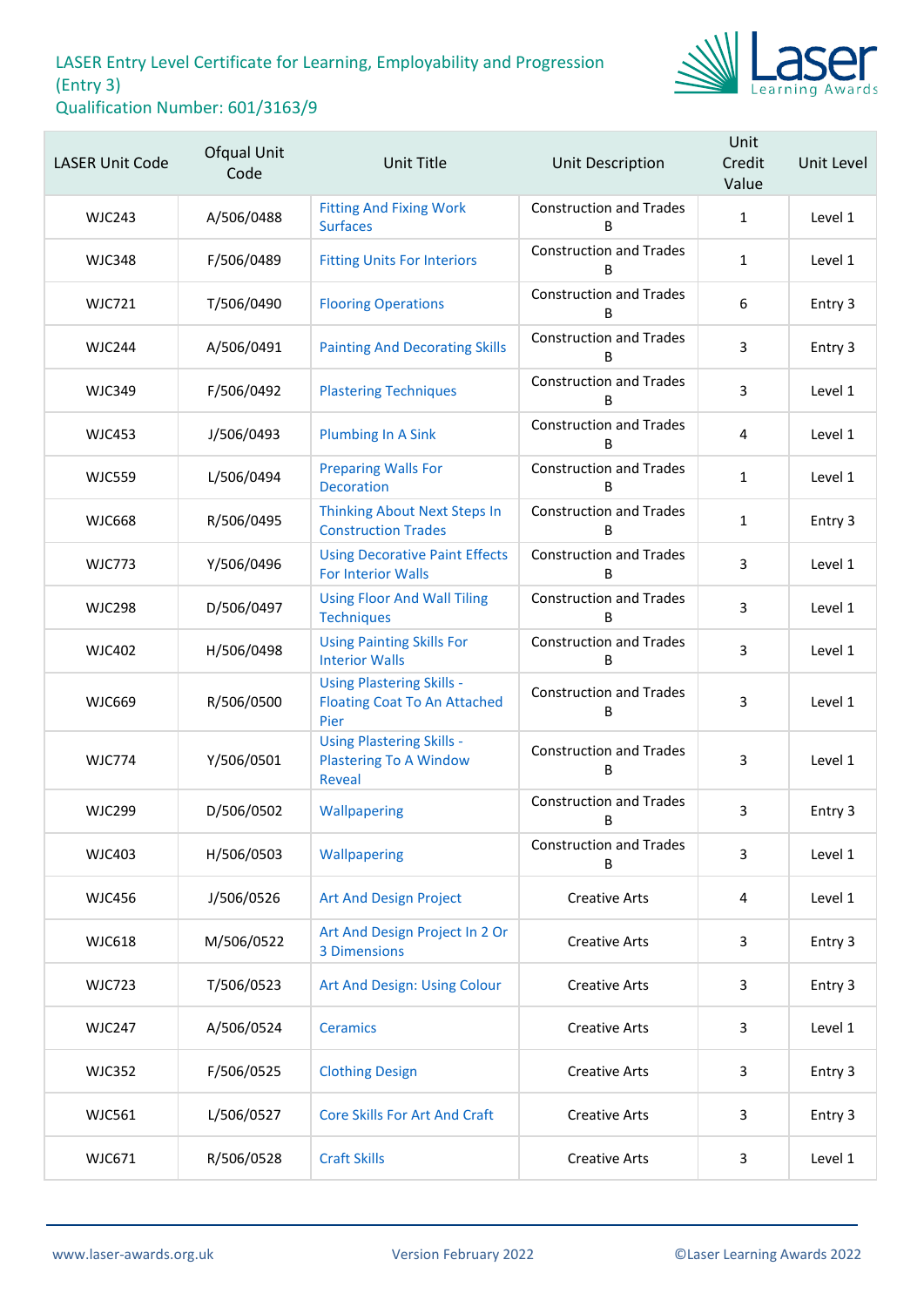

| <b>LASER Unit Code</b> | Ofqual Unit<br>Code | Unit Title                                                                                             | Unit Description          | Unit<br>Credit<br>Value | Unit Level |
|------------------------|---------------------|--------------------------------------------------------------------------------------------------------|---------------------------|-------------------------|------------|
| <b>WJC776</b>          | Y/506/0529          | <b>Developing Interior Design</b><br><b>Ideas</b>                                                      | <b>Creative Arts</b>      | 3                       | Level 1    |
| <b>WJC562</b>          | L/506/0530          | <b>Drawing And Painting</b>                                                                            | <b>Creative Arts</b>      | 3                       | Entry 3    |
| <b>WJC672</b>          | R/506/0531          | <b>Garment Making</b>                                                                                  | <b>Creative Arts</b>      | 3                       | Entry 3    |
| <b>WJC777</b>          | Y/506/0532          | <b>Graphic Design</b>                                                                                  | <b>Creative Arts</b>      | 3                       | Level 1    |
| <b>WJC301</b>          | D/506/0533          | <b>Mixed Media In 2D</b>                                                                               | <b>Creative Arts</b>      | 3                       | Entry 3    |
| <b>WJC406</b>          | H/506/0534          | <b>Needle/Textile Crafts</b>                                                                           | <b>Creative Arts</b>      | 3                       | Entry 3    |
| <b>WJC512</b>          | K/506/0535          | Photography                                                                                            | <b>Creative Arts</b>      | 3                       | Level 1    |
| <b>WJC619</b>          | M/506/0536          | Sculpture                                                                                              | <b>Creative Arts</b>      | 3                       | Level 1    |
| <b>WJC724</b>          | T/506/0537          | <b>Soft Furnishing</b>                                                                                 | <b>Creative Arts</b>      | 3                       | Entry 3    |
| <b>WJC248</b>          | A/506/0538          | <b>Using Tools And Equipment</b><br><b>For Garment Making</b>                                          | <b>Creative Arts</b>      | 3                       | Level 1    |
| <b>WJC750</b>          | T/506/0859          | <b>Carrying Out A Systematic</b><br><b>Cycle Check</b>                                                 | Cycle and Car Care        | $\mathbf{1}$            | Level 1    |
| <b>WJC643</b>          | M/506/0861          | <b>Checking And Maintaining Car</b><br><b>Tyre Pressure And Tread</b>                                  | Cycle and Car Care        | $\mathbf{1}$            | Entry 3    |
| <b>WJC751</b>          | T/506/0862          | <b>Checking And Maintaining Car</b><br><b>Tyre Pressure And Tread</b>                                  | Cycle and Car Care        | 1                       | Level 1    |
| <b>WJC274</b>          | A/506/0863          | <b>Checking And Maintaining</b><br>Fluid Levels On A Car                                               | Cycle and Car Care        | 1                       | Entry 3    |
| <b>WJC377</b>          | F/506/0864          | <b>Cleaning And Preparing A</b><br><b>Cycle For Use</b>                                                | <b>Cycle and Car Care</b> | $\mathbf{1}$            | Entry 3    |
| <b>WJC481</b>          | J/506/0865          | <b>Lubricating And Tensioning A</b><br><b>Single Speed Cycle Chain</b>                                 | Cycle and Car Care        | 1                       | Entry 3    |
| <b>WJC589</b>          | L/506/0866          | <b>Removing And Replacing A</b><br><b>Cycle Rim Brake Assembly</b>                                     | Cycle and Car Care        | 2                       | Level 1    |
| <b>WJC694</b>          | R/506/0867          | <b>Removing And Replacing</b><br><b>Cycle Saddles And Seatposts</b><br><b>And Adjusting Handlebars</b> | Cycle and Car Care        | 1                       | Entry 3    |
| <b>WJC801</b>          | Y/506/0868          | <b>Removing And Replacing</b><br><b>Cycle Wheels, Tyres And Inner</b><br><b>Tubes</b>                  | Cycle and Car Care        | $\mathbf{1}$            | Entry 3    |
| <b>WJC326</b>          | D/506/0869          | <b>Repairing A Cycle Puncture</b>                                                                      | Cycle and Car Care        | $\mathbf{1}$            | Level 1    |
| <b>WJG572</b>          | D/617/3831          | <b>Routine Motorcycle</b><br><b>Maintenance Processes And</b><br><b>Procedures</b>                     | Cycle and Car Care        | 4                       | Level 1    |
| <b>WJC327</b>          | D/506/0872          | <b>Routine Vehicle Checks</b>                                                                          | Cycle and Car Care        | $\overline{2}$          | Entry 3    |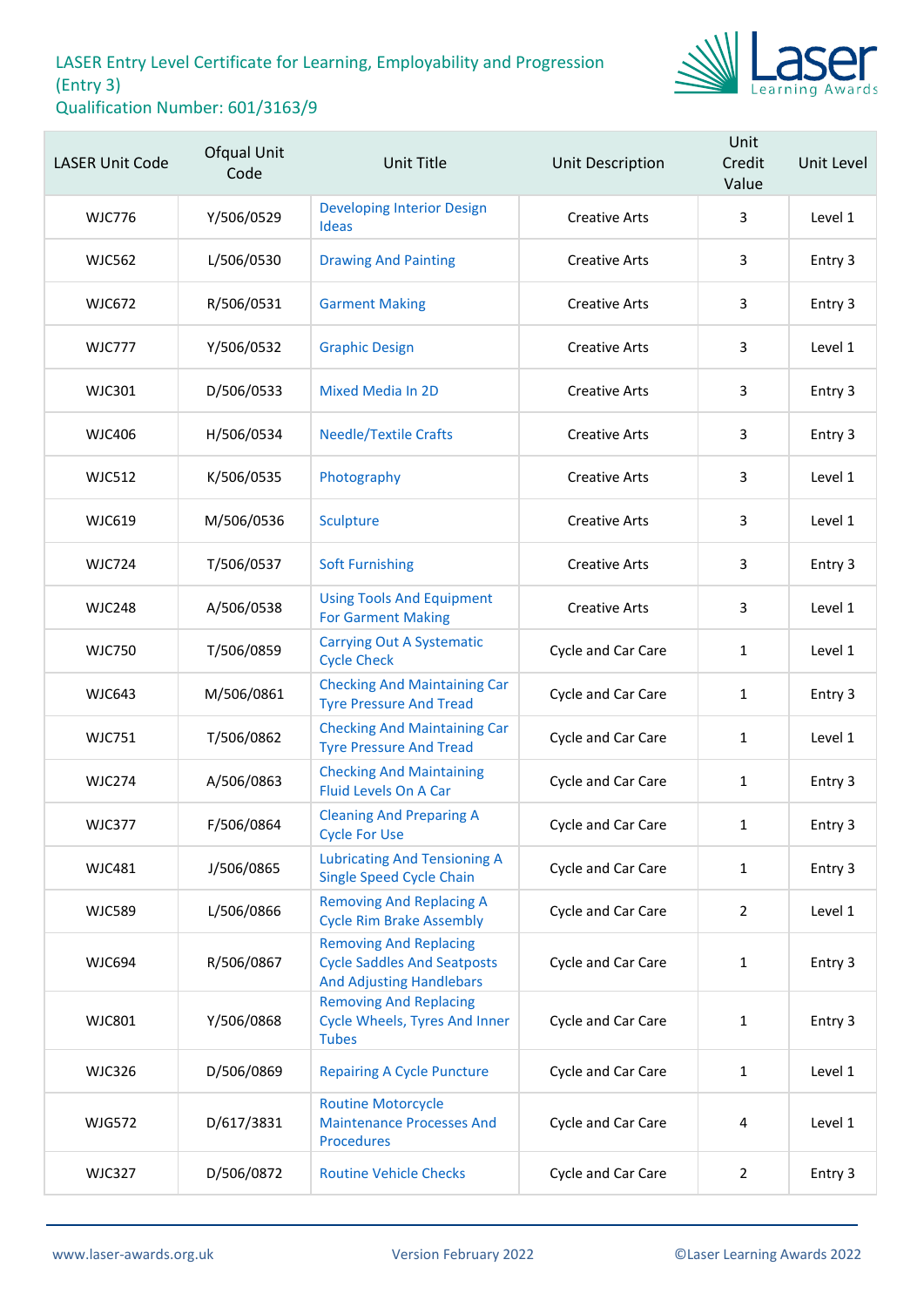

| <b>LASER Unit Code</b> | Ofqual Unit<br>Code | <b>Unit Title</b>                                                      | Unit Description            | Unit<br>Credit<br>Value | Unit Level |
|------------------------|---------------------|------------------------------------------------------------------------|-----------------------------|-------------------------|------------|
| WJC431                 | H/506/0873          | <b>Routine Wheel And Tyre</b><br><b>Checks</b>                         | Cycle and Car Care          | $\overline{2}$          | Entry 3    |
| <b>WJC533</b>          | K/506/0874          | <b>Valeting A Car Interior</b>                                         | Cycle and Car Care          | 3                       | Entry 3    |
| <b>WJC275</b>          | A/506/0877          | <b>Valeting A Vehicle</b>                                              | Cycle and Car Care          | 4                       | Level 1    |
| <b>WJC482</b>          | J/506/0879          | <b>Vehicle Valeting</b>                                                | Cycle and Car Care          | 3                       | Entry 3    |
| <b>WJC378</b>          | F/506/0881          | <b>Washing, Waxing And</b><br><b>Polishing A Car Exterior</b>          | Cycle and Car Care          | 4                       | Entry 3    |
| <b>WJG563</b>          | A/617/3562          | <b>First Aid Requirements In The</b><br>Workplace                      | <b>Employability Skills</b> | 1                       | Level 1    |
| <b>WJC634</b>          | M/506/0746          | <b>Customer Service</b>                                                | <b>Employability Skills</b> | 3                       | Entry 3    |
| <b>WJC739</b>          | T/506/0747          | <b>Customer Service</b>                                                | <b>Employability Skills</b> | 3                       | Level 1    |
| <b>WJC263</b>          | A/506/0748          | <b>Developing Employability</b><br><b>Skills Through Group Work</b>    | <b>Employability Skills</b> | 3                       | Level 1    |
| <b>WJC369</b>          | F/506/0752          | <b>Enterprise Activity: Producing</b><br><b>Products Or Services</b>   | <b>Employability Skills</b> | 3                       | Entry 3    |
| WJC471                 | J/506/0753          | Health, Safety And First Aid At<br><b>Work</b>                         | <b>Employability Skills</b> | 3                       | Level 1    |
| <b>WJC685</b>          | R/506/0755          | <b>Negotiation Skills</b>                                              | <b>Employability Skills</b> | 3                       | Level 1    |
| <b>WJC316</b>          | D/506/0757          | <b>Organisational Skills</b>                                           | <b>Employability Skills</b> | 3                       | Level 1    |
| <b>WJC423</b>          | H/506/0758          | <b>Skills For Employability</b>                                        | <b>Employability Skills</b> | 3                       | Entry 3    |
| <b>WJC317</b>          | D/506/0760          | <b>Time Management</b>                                                 | <b>Employability Skills</b> | 3                       | Level 1    |
| <b>WJC424</b>          | H/506/0761          | <b>Understanding Time</b><br><b>Management In The</b><br>Workplace     | <b>Employability Skills</b> | $\overline{2}$          | Level 1    |
| <b>WJC528</b>          | K/506/0762          | <b>Undertaking An Enterprise</b><br>Project                            | <b>Employability Skills</b> | 6                       | Entry 3    |
| <b>WJC741</b>          | T/506/0764          | <b>Undertaking An Enterprise</b><br>Project                            | <b>Employability Skills</b> | 3                       | Level 1    |
| <b>WJC265</b>          | A/506/0765          | <b>Undertaking An Enterprise</b><br>Project                            | <b>Employability Skills</b> | 3                       | Level 2    |
| <b>WJC797</b>          | Y/506/0823          | <b>Beauty Care</b>                                                     | Hair and Beauty             | 3                       | Entry 3    |
| <b>WJC271</b>          | A/506/0829          | <b>Creating And Maintaining</b><br><b>Retail Displays In The Salon</b> | Hair and Beauty             | $\overline{2}$          | Level 1    |
| <b>WJC748</b>          | T/506/0831          | <b>Facial Cleansing, Toning And</b><br><b>Massage</b>                  | Hair and Beauty             | 3                       | Entry 3    |
| <b>WJC272</b>          | A/506/0832          | <b>Hair Plaiting</b>                                                   | Hair and Beauty             | 3                       | Entry 3    |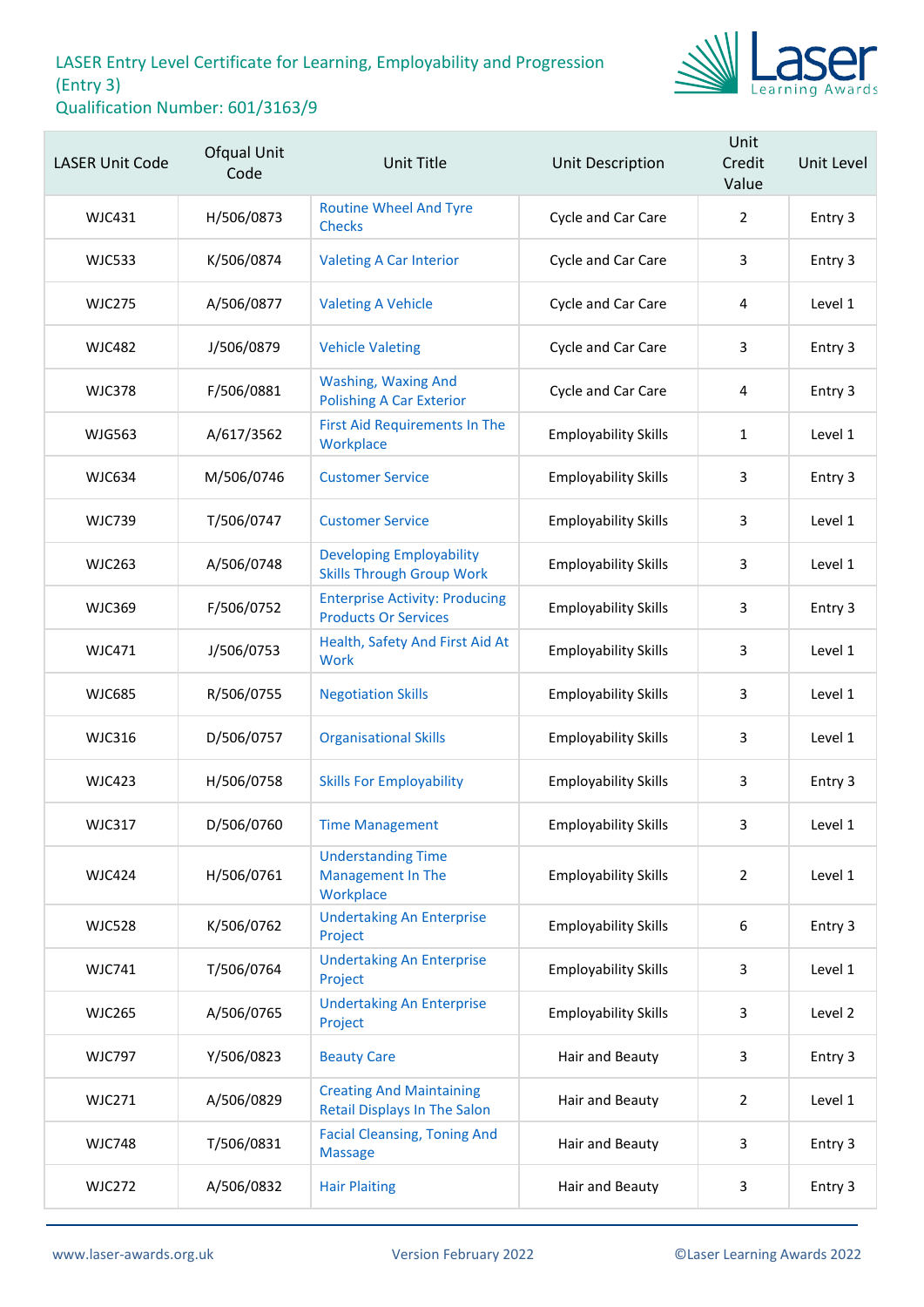

| <b>LASER Unit Code</b> | Ofqual Unit<br>Code | <b>Unit Title</b>                                   | <b>Unit Description</b>               | Unit<br>Credit<br>Value | Unit Level |
|------------------------|---------------------|-----------------------------------------------------|---------------------------------------|-------------------------|------------|
| <b>WJC374</b>          | F/506/0833          | <b>Hairdressing: Assisting A</b><br><b>Stylist</b>  | Hair and Beauty                       | 3                       | Entry 3    |
| <b>WJC478</b>          | J/506/0834          | Hairdressing: Health And<br>Safety                  | Hair and Beauty                       | 3                       | Entry 3    |
| <b>WJC586</b>          | L/506/0835          | <b>Hairdressing: Working</b><br>Relationships       | Hair and Beauty                       | 3                       | Entry 3    |
| <b>WJC798</b>          | Y/506/0837          | <b>Hand Care</b>                                    | Hair and Beauty                       | 3                       | Entry 3    |
| <b>WJC799</b>          | Y/506/0840          | <b>Nail Art Application</b>                         | Hair and Beauty                       | 3                       | Level 1    |
| <b>WJC430</b>          | H/506/0842          | <b>Plaiting And Twisting Hair</b>                   | Hair and Beauty                       | 3                       | Level 1    |
| <b>WJC532</b>          | K/506/0843          | <b>Providing Basic Manicure</b><br><b>Treatment</b> | Hair and Beauty                       | 3                       | Level 1    |
| <b>WJC273</b>          | A/506/0846          | <b>Providing Basic Pedicure</b><br><b>Treatment</b> | Hair and Beauty                       | 3                       | Level 1    |
| <b>WJC479</b>          | J/506/0848          | <b>Shampoo And Conditioning</b>                     | Hair and Beauty                       | 3                       | Entry 3    |
| <b>WJC587</b>          | L/506/0849          | <b>Skin Care</b>                                    | Hair and Beauty                       | 3                       | Entry 3    |
| <b>WJC480</b>          | J/506/0851          | <b>Styling Men's Hair</b>                           | Hair and Beauty                       | 3                       | Level 1    |
| <b>WJC800</b>          | Y/506/0854          | <b>Styling Women's Hair</b>                         | Hair and Beauty                       | 3                       | Level 1    |
| <b>WJC325</b>          | D/506/0855          | The Hair And Beauty Sector                          | Hair and Beauty                       | $\overline{2}$          | Entry 3    |
| <b>WJC623</b>          | M/506/0584          | <b>Alcohol And Drug Misuse</b><br><b>Awareness</b>  | Healthy Living and<br>Substance Abuse | 3                       | Entry 3    |
| <b>WJC729</b>          | T/506/0585          | <b>Alcohol Awareness For The</b><br>Individual      | Healthy Living and<br>Substance Abuse | 3                       | Level 1    |
| <b>WJC253</b>          | A/506/0586          | <b>Alcohol Awareness For The</b><br>Individual      | Healthy Living and<br>Substance Abuse | 3                       | Level 2    |
| <b>WJC357</b>          | F/506/0587          | <b>Drug Awareness</b>                               | Healthy Living and<br>Substance Abuse | 3                       | Level 1    |
| <b>WJC461</b>          | J/506/0588          | <b>Drug Awareness</b>                               | Healthy Living and<br>Substance Abuse | 3                       | Level 2    |
| <b>WJC567</b>          | L/506/0589          | <b>Healthy Eating For Children</b>                  | Healthy Living and<br>Substance Abuse | 3                       | Level 1    |
| <b>WJC358</b>          | F/506/0590          | <b>Healthy Living</b>                               | Healthy Living and<br>Substance Abuse | 3                       | Entry 3    |
| <b>WJC568</b>          | L/506/0592          | <b>Healthy Living</b>                               | Healthy Living and<br>Substance Abuse | 3                       | Level 1    |
| <b>WJC307</b>          | D/506/0595          | <b>Healthy Living</b>                               | Healthy Living and<br>Substance Abuse | 3                       | Level 2    |
| <b>WJC412</b>          | H/506/0596          | <b>Stress Management</b>                            | Healthy Living and<br>Substance Abuse | 3                       | Entry 3    |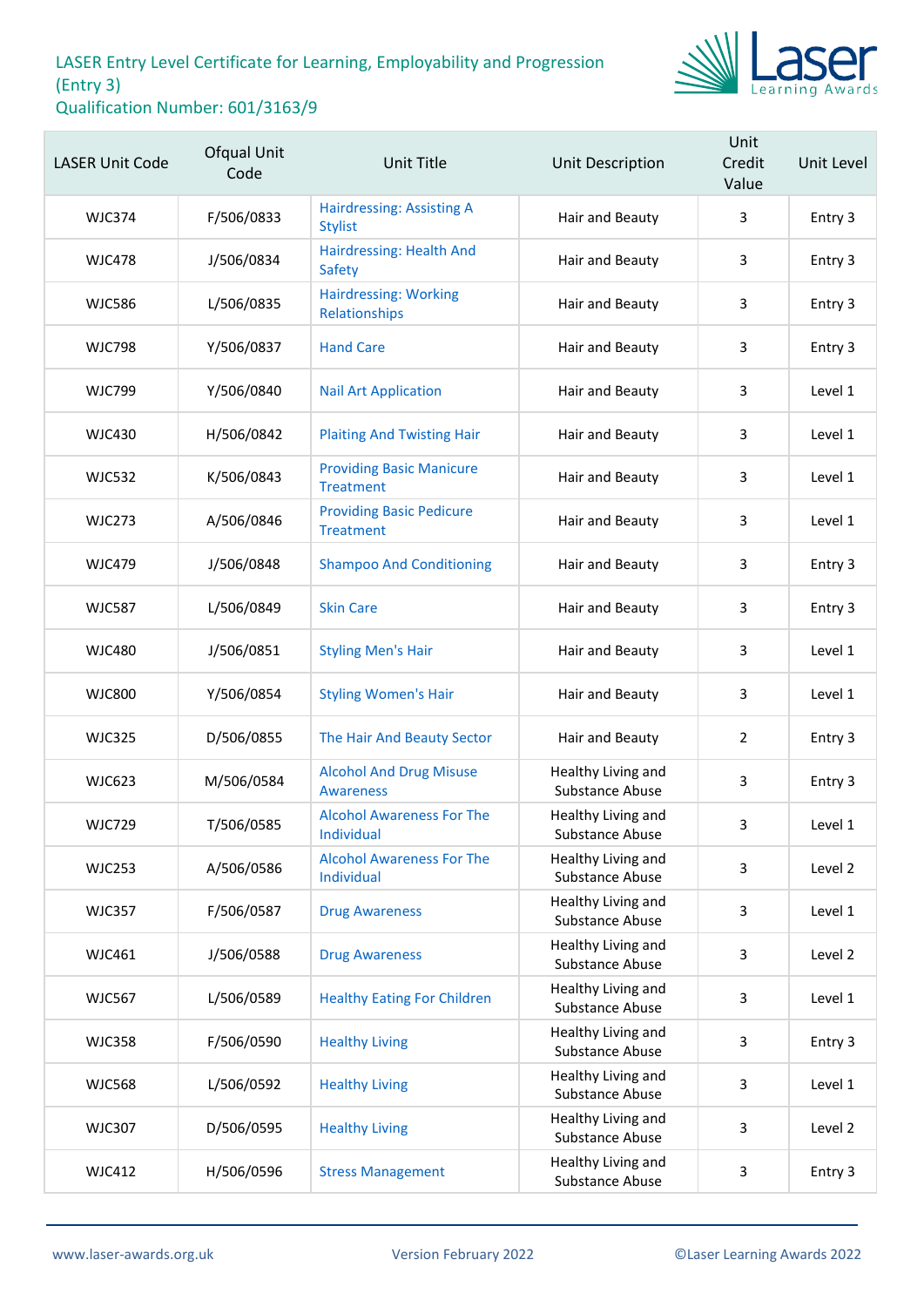

| <b>LASER Unit Code</b> | Ofqual Unit<br>Code | <b>Unit Title</b>                                                                               | Unit Description                      | Unit<br>Credit<br>Value | Unit Level |
|------------------------|---------------------|-------------------------------------------------------------------------------------------------|---------------------------------------|-------------------------|------------|
| <b>WJC624</b>          | M/506/0598          | <b>Substance Misuse Awareness</b>                                                               | Healthy Living and<br>Substance Abuse | 3                       | Entry 3    |
| <b>WJC730</b>          | T/506/0599          | <b>Understanding How To</b><br><b>Maintain Personal Health And</b><br>Wellbeing                 | Healthy Living and<br>Substance Abuse | 3                       | Level 1    |
| <b>WJC413</b>          | H/506/0601          | <b>Understanding Stress And</b><br><b>Stress Management</b><br><b>Techniques</b>                | Healthy Living and<br>Substance Abuse | 3                       | Level 1    |
| <b>WJC782</b>          | Y/506/0613          | <b>Understanding The</b><br><b>Importance Of A Balanced</b><br><b>Diet And Regular Exercise</b> | Healthy Living and<br>Substance Abuse | $\mathbf{1}$            | Level 1    |
| <b>WJC495</b>          | J/506/1014          | <b>Colour Theory For Floristry</b>                                                              | Horticulture and Floristry            | 2                       | Level 1    |
| WJC601                 | L/506/1015          | <b>Cultivating Compost And Soils</b>                                                            | Horticulture and Floristry            | 3                       | Level 1    |
| <b>WJC708</b>          | R/506/1016          | <b>Cultivating Herbs</b>                                                                        | Horticulture and Floristry            | 3                       | Level 1    |
| <b>WJC813</b>          | Y/506/1017          | <b>Cultivating Plant Cuttings</b>                                                               | Horticulture and Floristry            | 3                       | Entry 3    |
| <b>WJC546</b>          | K/506/1023          | <b>Designing And Constructing</b><br><b>Floral Arrangements</b>                                 | Horticulture and Floristry            | 3                       | Level 1    |
| <b>WJC337</b>          | D/506/1018          | <b>Floristry Skills</b>                                                                         | Horticulture and Floristry            | 4                       | Entry 3    |
| <b>WJC442</b>          | H/506/1019          | <b>Garden Horticulture And</b><br>Maintenance                                                   | Horticulture and Floristry            | 6                       | Entry 3    |
| <b>WJC814</b>          | Y/506/1020          | <b>Interaction Between Honey</b><br><b>Bees And Flowering Plants</b>                            | Horticulture and Floristry            | $\mathbf{1}$            | Level 1    |
| <b>WJC338</b>          | D/506/1021          | Landscaping                                                                                     | Horticulture and Floristry            | 4                       | Level 1    |
| <b>WJC443</b>          | H/506/1022          | <b>Planting In A Container</b>                                                                  | Horticulture and Floristry            | 3                       | Entry 3    |
| <b>WJC656</b>          | M/506/1024          | <b>Propagation Of Plants</b>                                                                    | Horticulture and Floristry            | 3                       | Entry 3    |
| <b>WJC388</b>          | F/506/1027          | <b>Sowing And Growing Garden</b><br><b>Plants</b>                                               | Horticulture and Floristry            | 6                       | Entry 3    |
| <b>WJC389</b>          | F/506/1030          | <b>Understanding Organic</b><br>Horticulture                                                    | Horticulture and Floristry            | 3                       | Level 1    |
| <b>WJC603</b>          | L/506/1032          | <b>Understanding Plant Pruning</b>                                                              | Horticulture and Floristry            | 1                       | Level 1    |
| <b>WJC815</b>          | Y/506/1034          | <b>Understanding Sowing And</b><br><b>Growing Techniques</b>                                    | Horticulture and Floristry            | 3                       | Level 1    |
| <b>WJC547</b>          | K/506/1037          | <b>Understanding Techniques</b><br><b>Used In Floristry</b>                                     | Horticulture and Floristry            | 3                       | Level 1    |
| <b>WJC657</b>          | M/506/1038          | <b>Using And Maintaining</b><br><b>Garden Tools</b>                                             | Horticulture and Floristry            | 3                       | Entry 3    |
| <b>WJC689</b>          | R/506/0805          | <b>Basic Cooking</b>                                                                            | <b>Hospitality and Catering</b>       | $\overline{2}$          | Entry 3    |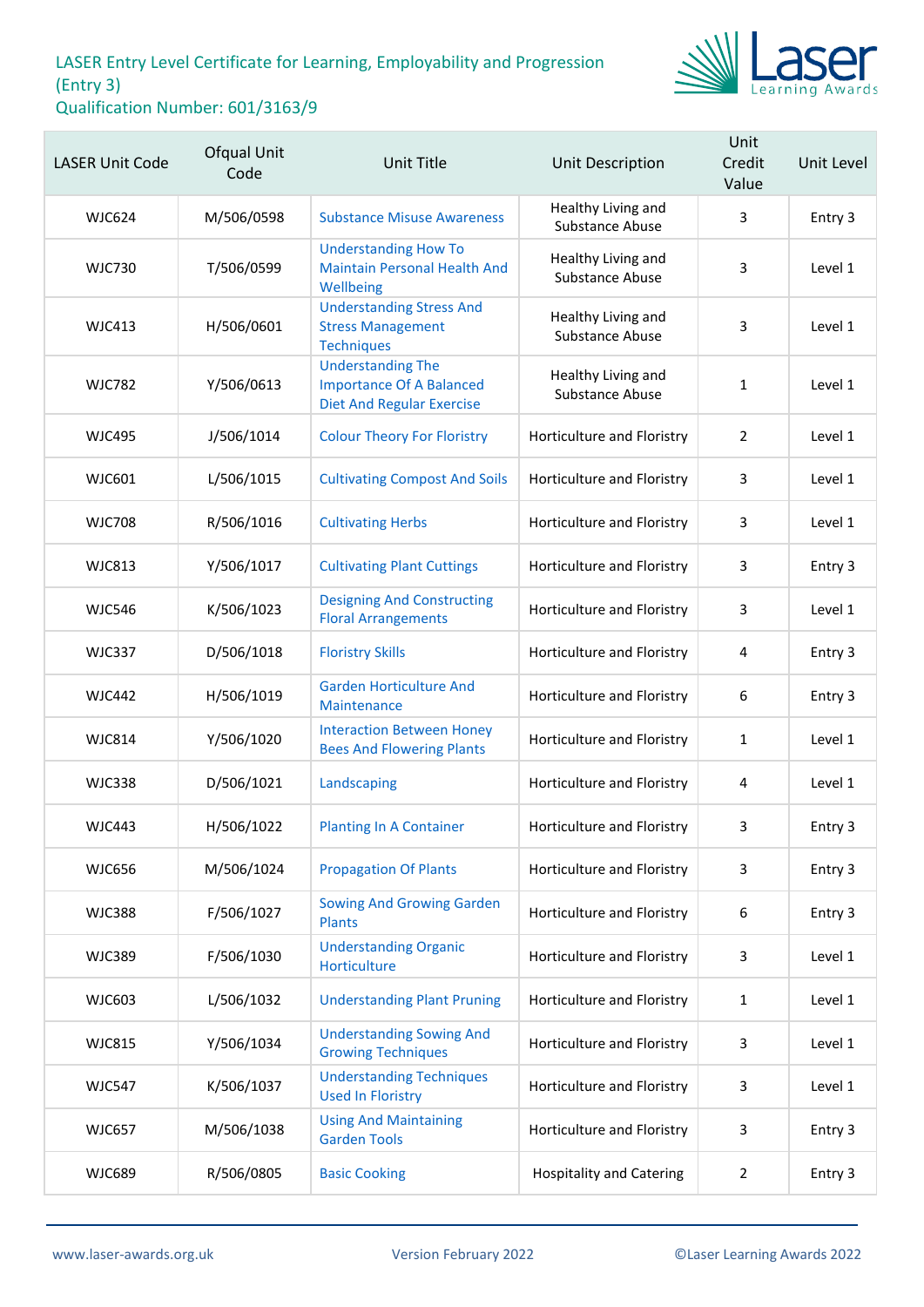

| <b>LASER Unit Code</b> | Ofqual Unit<br>Code | Unit Title                                                       | Unit Description                              | Unit<br>Credit<br>Value | Unit Level |
|------------------------|---------------------|------------------------------------------------------------------|-----------------------------------------------|-------------------------|------------|
| <b>WJC320</b>          | D/506/0807          | <b>Basic Food Preparation</b>                                    | <b>Hospitality and Catering</b>               | $\overline{2}$          | Entry 3    |
| <b>WJC796</b>          | Y/506/0806          | <b>Basic Food Preparation And</b><br>Cooking                     | <b>Hospitality and Catering</b>               | 3                       | Level 1    |
| <b>WJC426</b>          | H/506/0808          | <b>Bookings, Orders And</b><br>Payments                          | <b>Hospitality and Catering</b>               | 2                       | Level 1    |
| <b>WJC529</b>          | K/506/0809          | <b>Customer Service In The</b><br><b>Hospitality Industry</b>    | <b>Hospitality and Catering</b>               | 1                       | Entry 3    |
| <b>WJC321</b>          | D/506/0810          | <b>Customer Service In The</b><br><b>Hospitality Industry</b>    | <b>Hospitality and Catering</b>               | 3                       | Level 1    |
| <b>WJC427</b>          | H/506/0811          | <b>Event Planning</b>                                            | <b>Hospitality and Catering</b>               | 3                       | Level 1    |
| <b>WJC530</b>          | K/506/0812          | <b>Food Hygiene And Safety</b>                                   | <b>Hospitality and Catering</b>               | $\overline{2}$          | Entry 3    |
| <b>WJC639</b>          | M/506/0813          | <b>Food Service</b>                                              | <b>Hospitality and Catering</b>               | 3                       | Level 1    |
| <b>WJC746</b>          | T/506/0814          | <b>Guest Services In The</b><br><b>Hospitality Industry</b>      | <b>Hospitality and Catering</b>               | $\mathbf{1}$            | Entry 3    |
| <b>WJC270</b>          | A/506/0815          | <b>Introduction To The</b><br><b>Hospitality Industry</b>        | <b>Hospitality and Catering</b>               | 1                       | Entry 3    |
| <b>WJC373</b>          | F/506/0816          | <b>Making And Storing Baked</b><br><b>Products</b>               | <b>Hospitality and Catering</b>               | 3                       | Entry 3    |
| <b>WJC476</b>          | J/506/0817          | Preparing And Cooking Fish,<br><b>Meat And Poultry</b>           | <b>Hospitality and Catering</b>               | 3                       | Entry 3    |
| <b>WJC584</b>          | L/506/0818          | <b>Preparing And Cooking Fruit</b><br><b>And Vegetables</b>      | <b>Hospitality and Catering</b>               | 3                       | Entry 3    |
| <b>WJC690</b>          | R/506/0819          | <b>Preparing And Serving Drinks</b>                              | <b>Hospitality and Catering</b>               | 3                       | Level 1    |
| <b>WJC477</b>          | J/506/0820          | <b>Serving Food And Drink</b>                                    | <b>Hospitality and Catering</b>               | 2                       | Entry 3    |
| <b>WJC585</b>          | L/506/0821          | <b>Using Kitchen Equipment</b>                                   | <b>Hospitality and Catering</b>               | $\mathbf{1}$            | Level 1    |
| <b>WJC355</b>          | F/506/0556          | Active Citizenship In The Local<br>Community                     | Independence,<br>Community and<br>Citizenship | $\mathbf{1}$            | Level 1    |
| <b>WJC458</b>          | J/506/0557          | <b>Aspects Of Citizenship</b>                                    | Independence,<br>Community and<br>Citizenship | 3                       | Level 1    |
| <b>WJC564</b>          | L/506/0558          | <b>Assertive Living</b>                                          | Independence,<br>Community and<br>Citizenship | 3                       | Level 1    |
| <b>WJC674</b>          | R/506/0559          | <b>Develop Independent Skills</b><br>For Living In The Community | Independence,<br>Community and<br>Citizenship | 3                       | Level 1    |
| <b>WJC459</b>          | J/506/0560          | <b>Developing Skills For</b><br><b>Independent Life</b>          | Independence,<br>Community and<br>Citizenship | 3                       | Level 1    |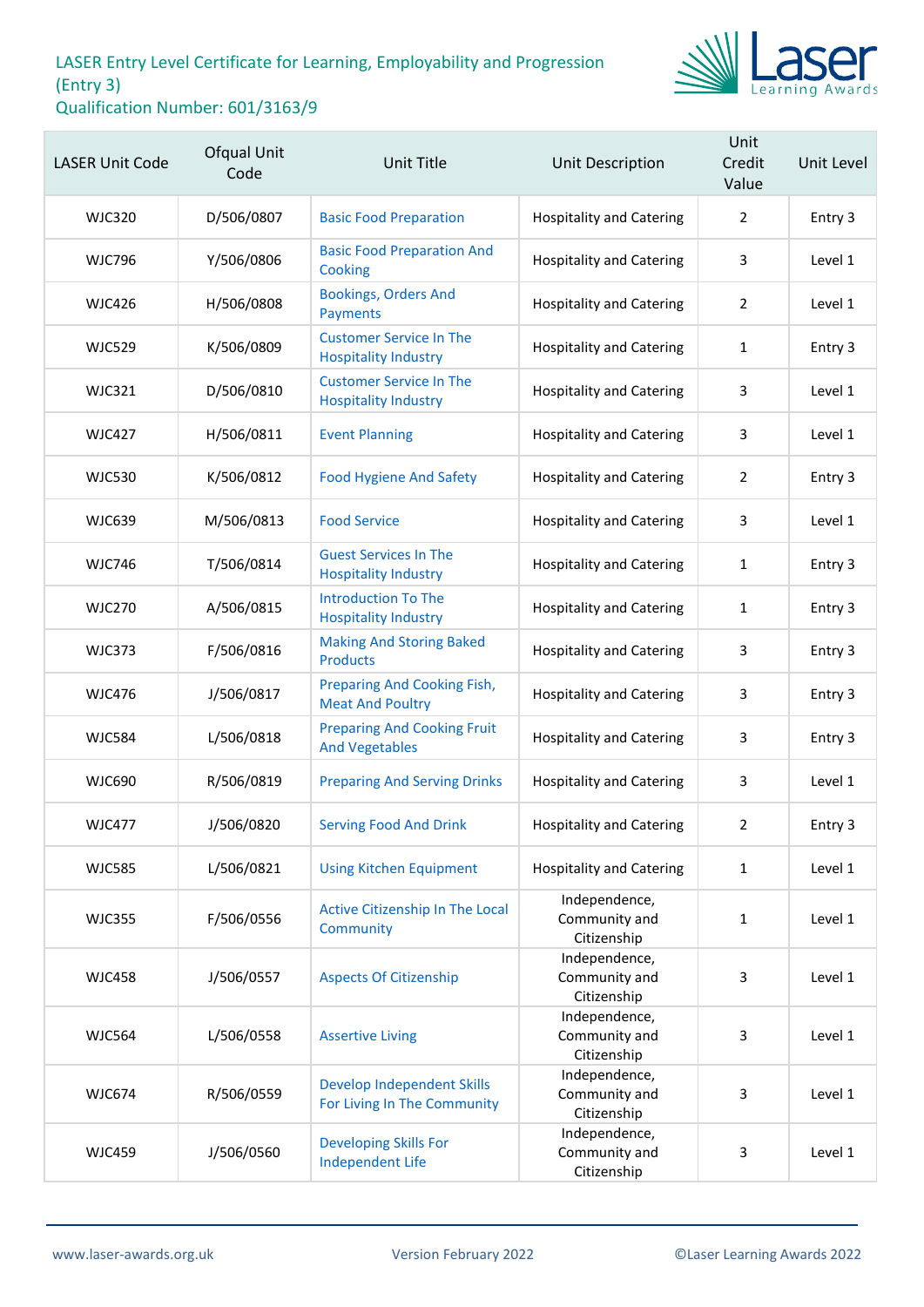

| <b>LASER Unit Code</b> | Ofqual Unit<br>Code | <b>Unit Title</b>                                                          | <b>Unit Description</b>                       | Unit<br>Credit<br>Value | Unit Level |
|------------------------|---------------------|----------------------------------------------------------------------------|-----------------------------------------------|-------------------------|------------|
| <b>WJC565</b>          | L/506/0561          | <b>General Skills For</b><br><b>Independent Living</b>                     | Independence,<br>Community and<br>Citizenship | 4                       | Entry 3    |
| <b>WJC675</b>          | R/506/0562          | <b>Individual Rights And</b><br>Responsibilities                           | Independence,<br>Community and<br>Citizenship | $\mathbf{1}$            | Entry 3    |
| <b>WJC779</b>          | Y/506/0563          | <b>Living In The Community</b>                                             | Independence,<br>Community and<br>Citizenship | 3                       | Entry 3    |
| <b>WJC304</b>          | D/506/0564          | <b>Self Advocacy</b>                                                       | Independence,<br>Community and<br>Citizenship | 3                       | Entry 3    |
| <b>WJC409</b>          | H/506/0565          | <b>The Local Community</b>                                                 | Independence,<br>Community and<br>Citizenship | $\mathbf{1}$            | Entry 3    |
| <b>WJC515</b>          | K/506/0566          | <b>The Rights And</b><br><b>Responsibilities Of Citizenship</b>            | Independence,<br>Community and<br>Citizenship | 3                       | Entry 3    |
| <b>WJC621</b>          | M/506/0567          | <b>Understanding Rights And</b><br><b>Responsibilities Of Citizenship</b>  | Independence,<br>Community and<br>Citizenship | 3                       | Level 1    |
| <b>WJC727</b>          | T/506/0568          | <b>Understanding The Role Of</b><br>Young People As Peer<br><b>Mentors</b> | Independence,<br>Community and<br>Citizenship | 3                       | Level 1    |
| <b>WJC251</b>          | A/506/0569          | <b>Using Social And Leisure</b><br><b>Facilities</b>                       | Independence,<br>Community and<br>Citizenship | 3                       | Entry 3    |
| <b>WJC786</b>          | Y/506/0661          | <b>Developing Own</b><br><b>Interpersonal Skills</b>                       | Interpersonal Skills and<br>Teamwork          | 3                       | Level 1    |
| <b>WJC311</b>          | D/506/0662          | <b>Developing Own</b><br><b>Interpersonal Skills</b>                       | Interpersonal Skills and<br>Teamwork          | 3                       | Level 2    |
| <b>WJC418</b>          | H/506/0663          | <b>Group And Teamwork</b><br><b>Communication Skills</b>                   | Interpersonal Skills and<br>Teamwork          | 3                       | Entry 3    |
| <b>WJC519</b>          | K/506/0664          | <b>Group And Teamwork</b><br><b>Communication Skills</b>                   | Interpersonal Skills and<br>Teamwork          | 3                       | Level 1    |
| <b>WJC735</b>          | T/506/0666          | <b>Group And Teamwork</b><br><b>Communication Skills</b>                   | Interpersonal Skills and<br>Teamwork          | 3                       | Level 2    |
| <b>WJG568</b>          | M/617/3915          | <b>Lip Reading Skills</b>                                                  | Interpersonal Skills and<br>Teamwork          | 3                       | Entry 3    |
| <b>WJG567</b>          | A/617/3917          | <b>Lip Reading Skills</b>                                                  | Interpersonal Skills and<br>Teamwork          | 6                       | Level 1    |
| <b>WJC466</b>          | J/506/0669          | <b>Speaking And Listening Skills</b>                                       | Interpersonal Skills and<br>Teamwork          | 3                       | Level 1    |
| <b>WJC257</b>          | A/506/0670          | <b>Speaking And Listening Skills</b>                                       | Interpersonal Skills and<br>Teamwork          | 3                       | Level 2    |
| <b>WJC363</b>          | F/506/0671          | <b>Speaking To Communicate</b>                                             | Interpersonal Skills and<br>Teamwork          | $\mathbf{1}$            | Entry 3    |
| <b>WJC467</b>          | J/506/0672          | <b>Using Listening And</b><br><b>Responding Skills</b>                     | Interpersonal Skills and<br>Teamwork          | $\mathbf{1}$            | Entry 3    |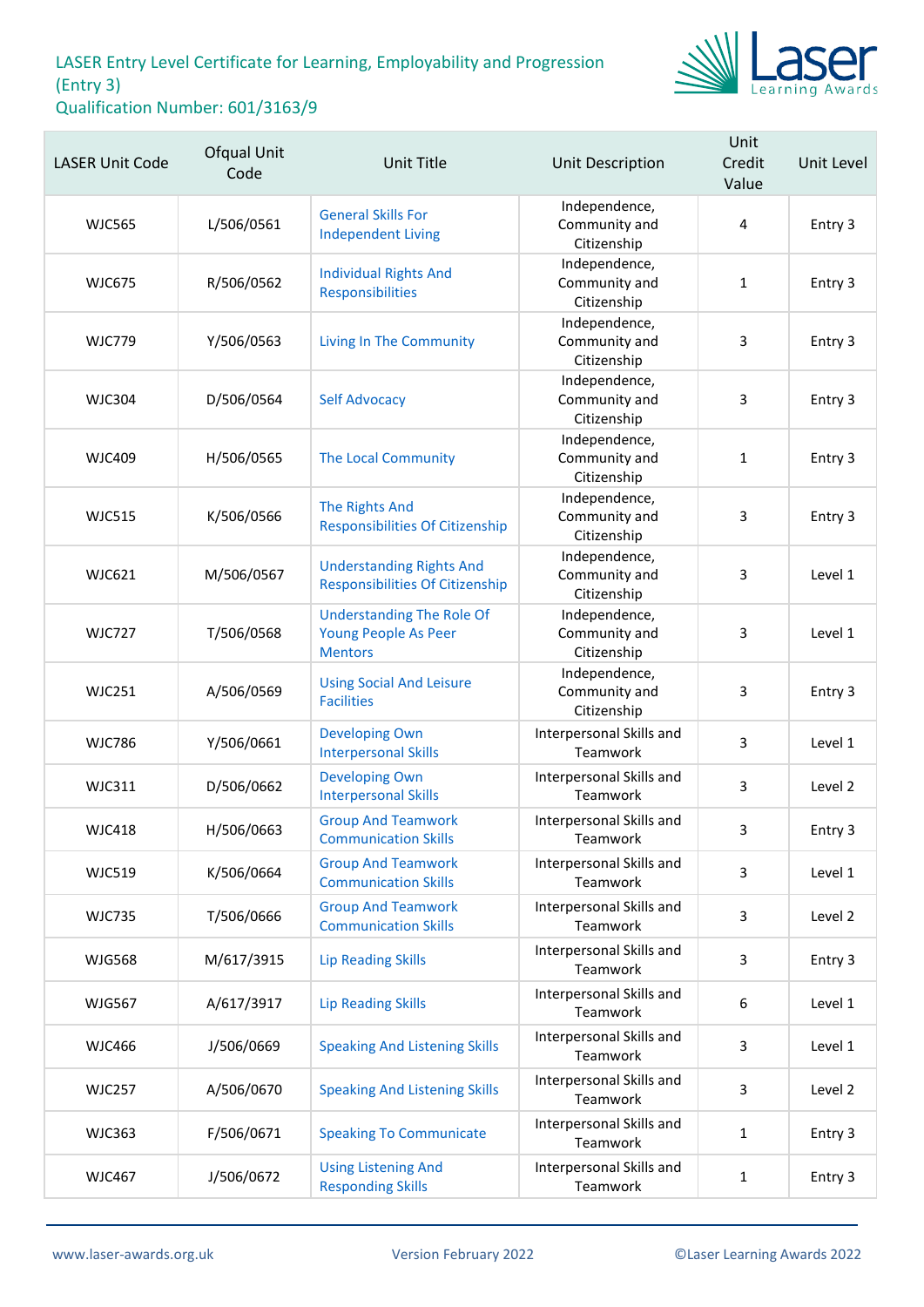

| <b>LASER Unit Code</b> | Ofqual Unit<br>Code | <b>Unit Title</b>                                          | Unit Description                     | Unit<br>Credit<br>Value | Unit Level |
|------------------------|---------------------|------------------------------------------------------------|--------------------------------------|-------------------------|------------|
| <b>WJC787</b>          | Y/506/0675          | <b>Using Teamwork Skills</b>                               | Interpersonal Skills and<br>Teamwork | 3                       | Entry 3    |
| <b>WJC312</b>          | D/506/0676          | <b>Using Teamwork Skills</b>                               | Interpersonal Skills and<br>Teamwork | 3                       | Level 1    |
| <b>WJC419</b>          | H/506/0677          | <b>Using Teamwork Skills</b>                               | Interpersonal Skills and<br>Teamwork | 3                       | Level 2    |
| <b>WJG555</b>          | A/617/3903          | <b>Creating And Editing</b><br><b>Electronic Documents</b> | <b>IT for Users</b>                  | 3                       | Entry 3    |
| <b>WJG556</b>          | K/617/3797          | <b>Creating And Publishing Web</b><br><b>Pages</b>         | <b>IT for Users</b>                  | 3                       | Level 1    |
| <b>WJC292</b>          | D/506/0337          | <b>Cyber-Bullying Awareness</b>                            | <b>IT for Users</b>                  | $\overline{2}$          | Level 1    |
| <b>WJC395</b>          | H/506/0338          | Digital Audio, Video And<br>Photography                    | <b>IT for Users</b>                  | 1                       | Entry 3    |
| <b>WJG558</b>          | M/617/3798          | <b>Digital Literacy</b>                                    | <b>IT for Users</b>                  | 3                       | Entry 3    |
| <b>WJG559</b>          | A/617/3965          | <b>Digital Music</b>                                       | <b>IT for Users</b>                  | 2                       | Entry 3    |
| <b>WJG560</b>          | K/617/3802          | <b>Digital Photography</b>                                 | <b>IT for Users</b>                  | 3                       | Entry 3    |
| <b>WJG562</b>          | M/617/3820          | <b>Exploring Social Media</b>                              | <b>IT for Users</b>                  | $\overline{2}$          | Entry 3    |
| <b>WJG564</b>          | M/617/3803          | <b>IT Communication</b><br><b>Fundamentals</b>             | <b>IT for Users</b>                  | $\overline{2}$          | Level 1    |
| <b>WJG565</b>          | T/617/3821          | <b>IT Maintenance For Users</b>                            | <b>IT for Users</b>                  | 2                       | Level 1    |
| <b>WJC238</b>          | A/506/0345          | <b>IT Security For Users</b>                               | <b>IT for Users</b>                  | $\mathbf{1}$            | Level 1    |
| <b>WJC343</b>          | F/506/0346          | <b>IT Software Fundamentals</b>                            | <b>IT for Users</b>                  | 3                       | Level 1    |
| <b>WJG566</b>          | A/617/3822          | <b>IT Troubleshooting For Users</b>                        | <b>IT for Users</b>                  | $\overline{2}$          | Level 1    |
| <b>WJC552</b>          | L/506/0348          | <b>IT User Fundamentals</b>                                | <b>IT for Users</b>                  | 2                       | Entry 3    |
| <b>WJC662</b>          | R/506/0349          | <b>IT User Fundamentals</b>                                | <b>IT for Users</b>                  | 3                       | Level 1    |
| <b>WJG569</b>          | F/617/3823          | <b>Personal Digital Photograph</b><br>Processing           | <b>IT for Users</b>                  | $\mathbf{1}$            | Entry 3    |
| <b>WJC553</b>          | L/506/0351          | <b>Principles Of Internet Safety</b>                       | <b>IT for Users</b>                  | $\overline{2}$          | Level 1    |
| <b>WJC663</b>          | R/506/0352          | <b>Producing Charts Using ICT</b>                          | <b>IT for Users</b>                  | 3                       | Entry 3    |
| <b>WJC768</b>          | Y/506/0353          | <b>Selecting Information Using</b><br>The Internet         | <b>IT for Users</b>                  | $\mathbf{1}$            | Entry 3    |
| <b>WJC294</b>          | D/506/0354          | <b>Social Networking</b>                                   | <b>IT for Users</b>                  | 2                       | Level 1    |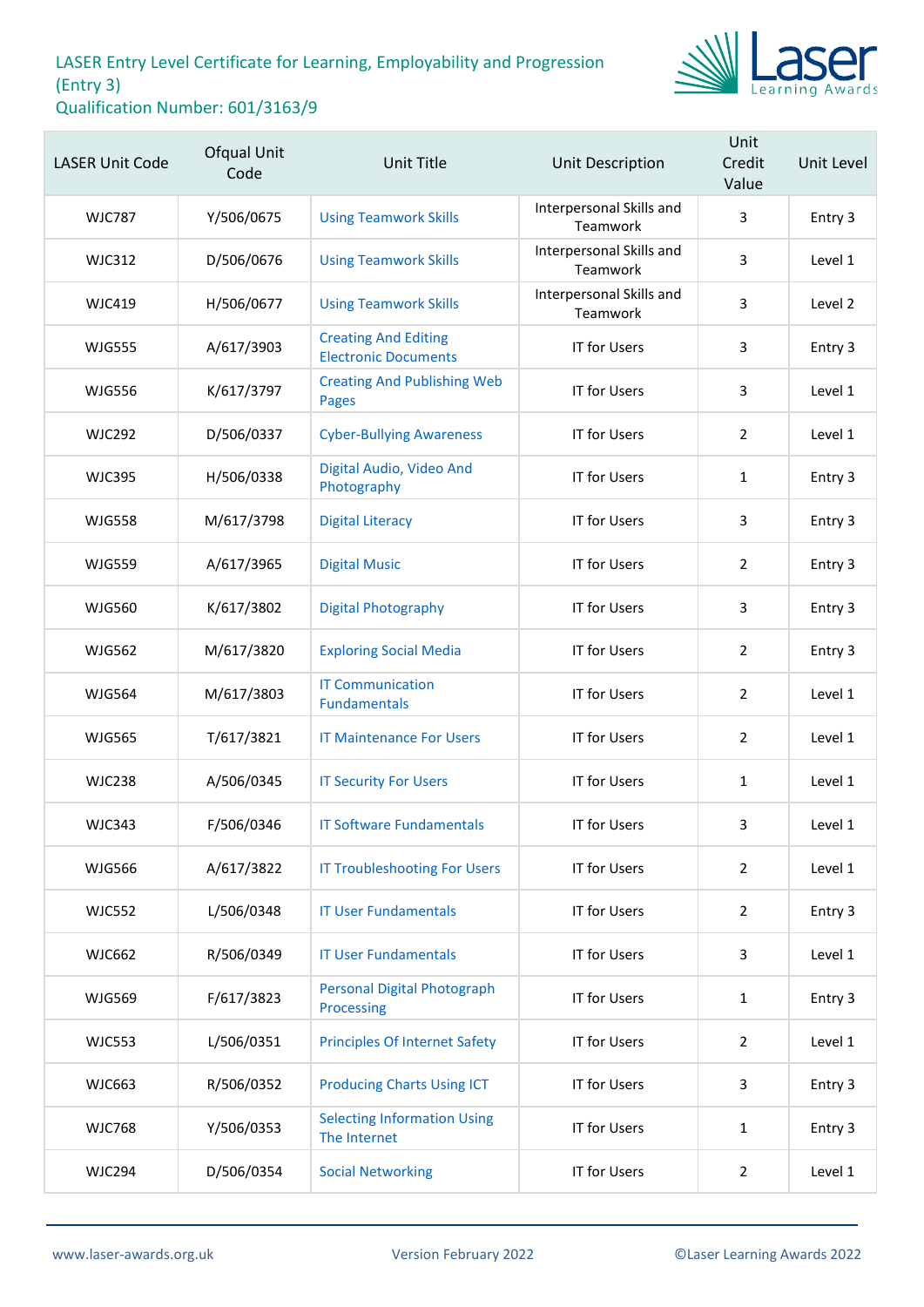

| <b>LASER Unit Code</b> | Ofqual Unit<br>Code | Unit Title                                                   | Unit Description    | Unit<br>Credit<br>Value | Unit Level |
|------------------------|---------------------|--------------------------------------------------------------|---------------------|-------------------------|------------|
| <b>WJC397</b>          | H/506/0355          | The Internet And World Wide<br>Web                           | <b>IT for Users</b> | $\mathbf{1}$            | Entry 3    |
| <b>WJC505</b>          | K/506/0356          | <b>Understanding Computer</b><br><b>Basics</b>               | <b>IT for Users</b> | $\mathbf{1}$            | Entry 3    |
| <b>WJC610</b>          | M/506/0357          | <b>Understanding Computer</b><br><b>Security And Privacy</b> | <b>IT for Users</b> | $\mathbf{1}$            | Entry 3    |
| <b>WJC716</b>          | T/506/0358          | <b>Understanding Digital</b><br><b>Technology</b>            | <b>IT for Users</b> | $\overline{2}$          | Entry 3    |
| <b>WJC239</b>          | A/506/0359          | <b>Using Audio And Video</b><br>Software                     | <b>IT for Users</b> | $\overline{2}$          | Entry 3    |
| WJC611                 | M/506/0360          | <b>Using Database Software</b>                               | <b>IT for Users</b> | $\overline{2}$          | Entry 3    |
| <b>WJC717</b>          | T/506/0361          | <b>Using Design And Imaging</b><br>Software                  | <b>IT for Users</b> | $\overline{2}$          | Entry 3    |
| <b>WJC240</b>          | A/506/0362          | <b>Using Desktop Publishing</b><br>Software                  | <b>IT for Users</b> | $\overline{2}$          | Entry 3    |
| <b>WJC344</b>          | F/506/0363          | <b>Using Desktop Publishing</b><br>Software                  | IT for Users        | 3                       | Level 1    |
| <b>WJC449</b>          | J/506/0364          | <b>Using Digital Media</b>                                   | IT for Users        | $\overline{2}$          | Entry 3    |
| <b>WJC664</b>          | R/506/0366          | <b>Using Email</b>                                           | <b>IT for Users</b> | $\mathbf{1}$            | Entry 3    |
| <b>WJC769</b>          | Y/506/0367          | <b>Using Email</b>                                           | IT for Users        | $\overline{2}$          | Level 1    |
| <b>WJG575</b>          | M/617/3834          | <b>Using Email And Text</b><br><b>Messaging</b>              | <b>IT for Users</b> | $\mathbf{1}$            | Entry 3    |
| <b>WJC295</b>          | D/506/0368          | <b>Using Graphics Software</b>                               | <b>IT for Users</b> | 1                       | Entry 3    |
| <b>WJC398</b>          | H/506/0369          | Using ICT To Find Information                                | IT for Users        | 3                       | Entry 3    |
| <b>WJC770</b>          | Y/506/0370          | <b>Using Imaging Software</b>                                | <b>IT for Users</b> | 3                       | Level 1    |
| <b>WJC296</b>          | D/506/0371          | <b>Using Mobile IT Devices</b>                               | IT for Users        | $\mathbf{1}$            | Entry 3    |
| <b>WJC399</b>          | H/506/0372          | <b>Using Mobile IT Devices</b>                               | <b>IT for Users</b> | $\overline{2}$          | Level 1    |
| <b>WJC506</b>          | K/506/0373          | <b>Using Presentation Software</b>                           | <b>IT for Users</b> | $\overline{2}$          | Entry 3    |
| <b>WJC612</b>          | M/506/0374          | <b>Using Presentation Software</b>                           | IT for Users        | 3                       | Level 1    |
| <b>WJC718</b>          | T/506/0375          | <b>Using Project Management</b><br>Software                  | <b>IT for Users</b> | 3                       | Level 1    |
| <b>WJC241</b>          | A/506/0376          | <b>Using Specialist Or Bespoke</b><br>Software               | <b>IT for Users</b> | $\overline{2}$          | Entry 3    |
| <b>WJC345</b>          | F/506/0377          | <b>Using Spreadsheet Software</b>                            | <b>IT for Users</b> | $\overline{2}$          | Entry 3    |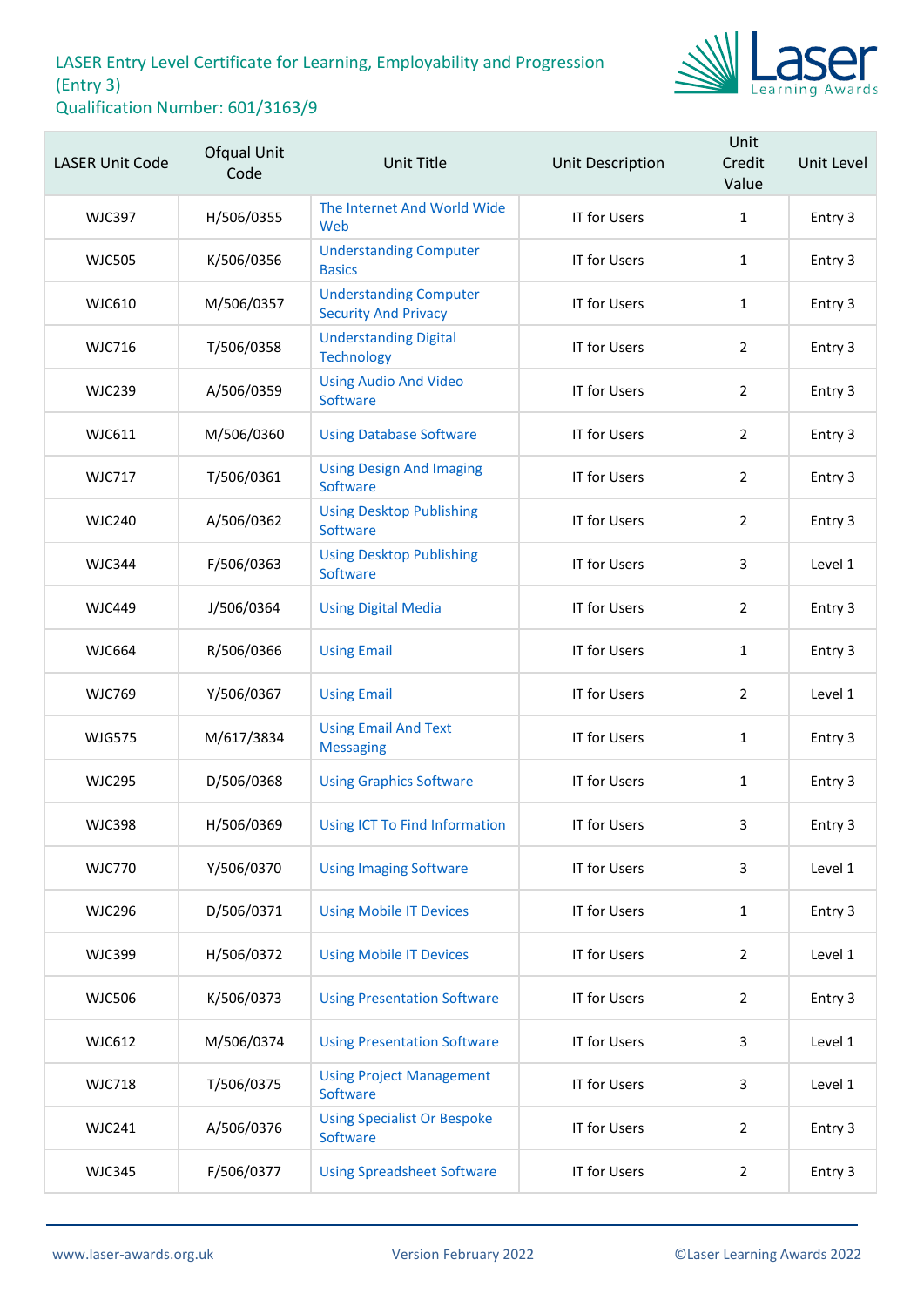

| <b>LASER Unit Code</b> | Ofqual Unit<br>Code | <b>Unit Title</b>                                                                        | <b>Unit Description</b> | Unit<br>Credit<br>Value | Unit Level |
|------------------------|---------------------|------------------------------------------------------------------------------------------|-------------------------|-------------------------|------------|
| <b>WJC450</b>          | J/506/0378          | <b>Using Spreadsheet Software</b>                                                        | IT for Users            | 3                       | Level 1    |
| <b>WJC555</b>          | L/506/0379          | <b>Using The Internet</b>                                                                | <b>IT for Users</b>     | $\mathbf{1}$            | Entry 3    |
| <b>WJC346</b>          | F/506/0380          | <b>Using The Internet For</b><br>Shopping                                                | IT for Users            | $\mathbf{1}$            | Entry 3    |
| <b>WJC451</b>          | J/506/0381          | <b>Using Video Software</b>                                                              | <b>IT for Users</b>     | $\overline{2}$          | Entry 3    |
| <b>WJC556</b>          | L/506/0382          | <b>Using Word Processing</b><br>Software                                                 | <b>IT for Users</b>     | 2                       | Entry 3    |
| <b>WJC665</b>          | R/506/0383          | <b>Using Word Processing</b><br>Software                                                 | <b>IT for Users</b>     | 3                       | Level 1    |
| <b>WJC613</b>          | M/506/0469          | <b>Web-Based Information</b><br><b>Technology</b>                                        | <b>IT for Users</b>     | 3                       | Entry 3    |
| WJC811                 | Y/506/0997          | <b>Assisting With The</b><br><b>Maintenance Of Equipment</b>                             | Land-Based Industries   | 3                       | Level 1    |
| <b>WJC335</b>          | D/506/0998          | <b>Fish And The Aquatic</b><br>Environment                                               | Land-Based Industries   | 5                       | Level 1    |
| WJC440                 | H/506/0999          | <b>Getting To Know Woodlands</b>                                                         | Land-Based Industries   | 3                       | Entry 3    |
| <b>WJC600</b>          | L/506/1001          | <b>Grooming And Washing</b><br><b>Horses</b>                                             | Land-Based Industries   | 3                       | Level 1    |
| <b>WJC494</b>          | J/506/1000          | <b>Planting And Staking A Tree</b>                                                       | Land-Based Industries   | $\overline{2}$          | Level 1    |
| <b>WJC707</b>          | R/506/1002          | <b>Principles Of Basic</b><br><b>Preparation And Operation Of</b><br><b>A Tractor</b>    | Land-Based Industries   | 3                       | Level 1    |
| <b>WJC812</b>          | Y/506/1003          | <b>Principles Of Caring For</b><br><b>Horses</b>                                         | Land-Based Industries   | 4                       | Level 1    |
| <b>WJC336</b>          | D/506/1004          | <b>Principles Of Harvesting Crops</b>                                                    | Land-Based Industries   | 3                       | Level 1    |
| <b>WJC441</b>          | H/506/1005          | <b>Principles Of Maintaining</b><br><b>Grass Surfaces</b>                                | Land-Based Industries   | $\overline{2}$          | Level 1    |
| <b>WJC545</b>          | K/506/1006          | <b>Principles Of Preparing And</b><br><b>Maintaining Livestock</b><br>Accommodation      | Land-Based Industries   | 3                       | Level 1    |
| <b>WJC654</b>          | M/506/1007          | <b>Principles Of Preparing For</b><br><b>And Monitoring Livestock</b><br><b>Outdoors</b> | Land-Based Industries   | 3                       | Level 1    |
| <b>WJC760</b>          | T/506/1008          | <b>Pruning Trees And Shrubs</b>                                                          | Land-Based Industries   | 3                       | Level 1    |
| <b>WJC285</b>          | A/506/1009          | <b>Recognising Trees And Plants</b><br>And Their Importance To<br>Wildlife               | Land-Based Industries   | $\overline{2}$          | Entry 3    |
| <b>WJC655</b>          | M/506/1010          | Sowing Grass Seed By Hand                                                                | Land-Based Industries   | $\mathbf{1}$            | Level 1    |
| <b>WJC761</b>          | T/506/1011          | The Fish Farm                                                                            | Land-Based Industries   | 3                       | Level 1    |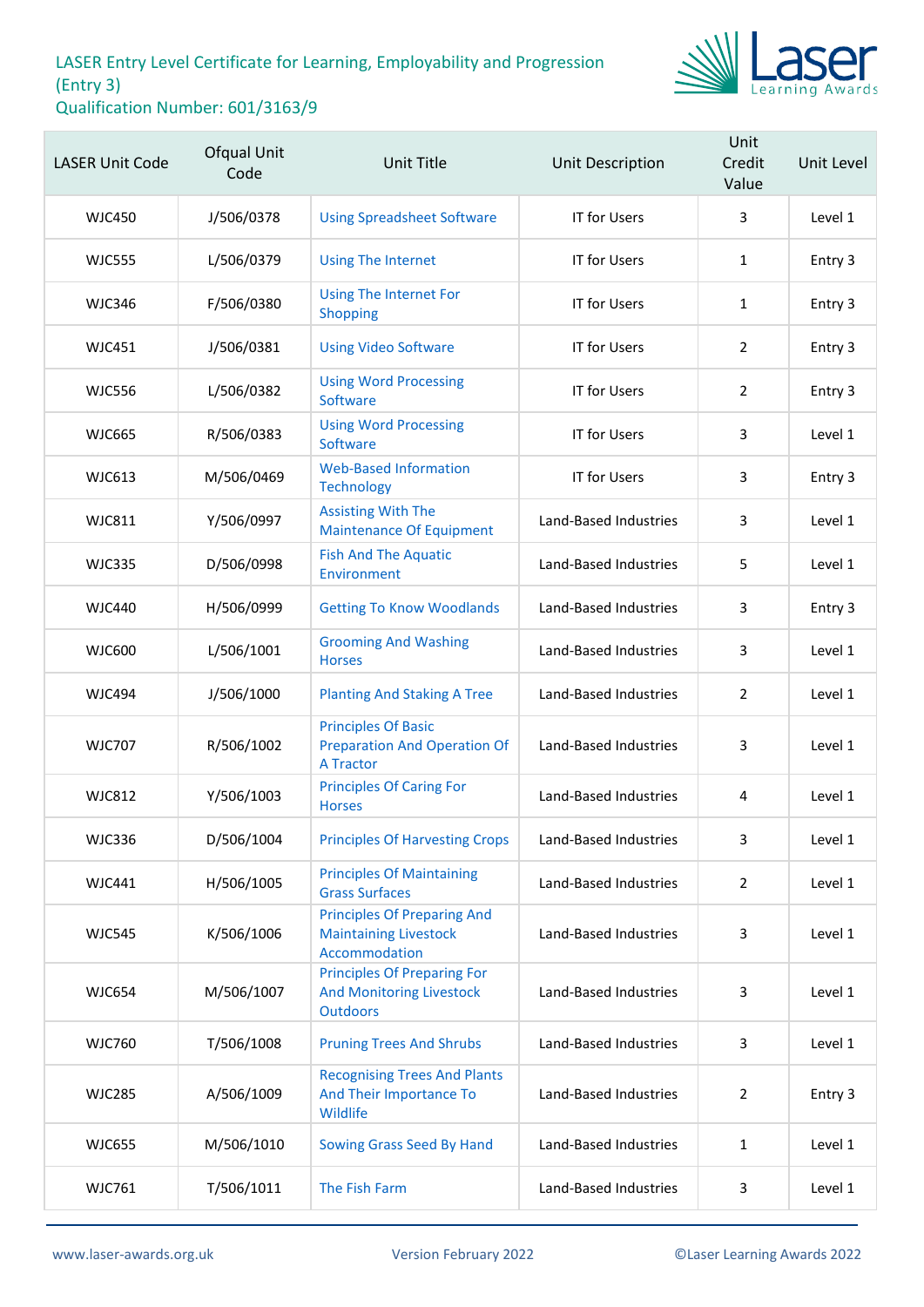

| <b>LASER Unit Code</b> | Ofqual Unit<br>Code | Unit Title                                                                | Unit Description           | Unit<br>Credit<br>Value | Unit Level |
|------------------------|---------------------|---------------------------------------------------------------------------|----------------------------|-------------------------|------------|
| <b>WJC286</b>          | A/506/1012          | <b>Understanding Ecology And</b><br>Conservation                          | Land-Based Industries      | 3                       | Level 1    |
| <b>WJC387</b>          | F/506/1013          | <b>Understanding Soils And Crop</b><br><b>Plants</b>                      | Land-Based Industries      | 3                       | Level 1    |
| <b>WJC313</b>          | D/506/0693          | Data Handling: Extracting And<br><b>Interpreting Data</b>                 | Learning Activities        | $\mathbf{1}$            | Entry 3    |
| <b>WJC420</b>          | H/506/0694          | Data Handling: Recording And<br><b>Representing Data</b>                  | Learning Activities        | 1                       | Entry 3    |
| <b>WJC521</b>          | K/506/0695          | <b>Discover Local History</b>                                             | Learning Activities        | 3                       | Entry 3    |
| <b>WJC736</b>          | T/506/0697          | <b>Family Learning</b>                                                    | Learning Activities        | 3                       | Level 1    |
| <b>WJC258</b>          | A/506/0698          | <b>Making And Using Story Sacks</b><br><b>For Family Learning</b>         | Learning Activities        | $\overline{2}$          | Entry 3    |
| <b>WJC364</b>          | F/506/0699          | <b>Making And Using Story Sacks</b><br><b>For Family Learning</b>         | Learning Activities        | 3                       | Level 1    |
| <b>WJC522</b>          | K/506/0700          | <b>Oral Presentation Skills</b>                                           | Learning Activities        | 3                       | Level 1    |
| <b>WJC631</b>          | M/506/0701          | <b>Research Project</b>                                                   | Learning Activities        | 3                       | Level 1    |
| <b>WJC259</b>          | A/506/0703          | <b>Taking Part In An Activity</b>                                         | Learning Activities        | $\mathbf{1}$            | Entry 3    |
| <b>WJC365</b>          | F/506/0704          | <b>Taking Part In An Activity</b>                                         | Learning Activities        | 1                       | Level 1    |
| <b>WJC468</b>          | J/506/0705          | <b>Taking Part In An Activity</b>                                         | Learning Activities        | 1                       | Level 2    |
| <b>WJC574</b>          | L/506/0706          | <b>Understanding Further</b><br><b>Education</b>                          | <b>Learning Activities</b> | $\overline{2}$          | Level 1    |
| <b>WJC680</b>          | R/506/0707          | <b>Understanding Higher</b><br>Education                                  | Learning Activities        | 2                       | Level 1    |
| <b>WJC788</b>          | Y/506/0708          | Work, Review And Plan                                                     | Learning Activities        | 3                       | Level 1    |
| <b>WJC534</b>          | K/506/0888          | <b>Contribute To The Creation Of</b><br><b>A Group Drama Presentation</b> | Literacy                   | 5                       | Entry 3    |
| <b>WJC644</b>          | M/506/0889          | <b>Developing Creative Writing</b><br><b>Skills</b>                       | Literacy                   | 3                       | Level 1    |
| <b>WJC432</b>          | H/506/0890          | <b>Developing Reading Skills</b>                                          | Literacy                   | $\overline{2}$          | Entry 3    |
| <b>WJG561</b>          | A/617/3819          | <b>Exploring Poetry</b>                                                   | Literacy                   | $\overline{2}$          | Entry 3    |
| <b>WJC645</b>          | M/506/0892          | <b>Grammar And Punctuation</b><br><b>For Reading</b>                      | Literacy                   | $\mathbf{1}$            | Entry 3    |
| <b>WJC752</b>          | T/506/0893          | <b>Grammar And Punctuation In</b><br><b>Practical Use</b>                 | Literacy                   | $\mathbf{1}$            | Entry 3    |
| <b>WJC276</b>          | A/506/0894          | <b>Grammar Skills</b>                                                     | Literacy                   | 1                       | Entry 3    |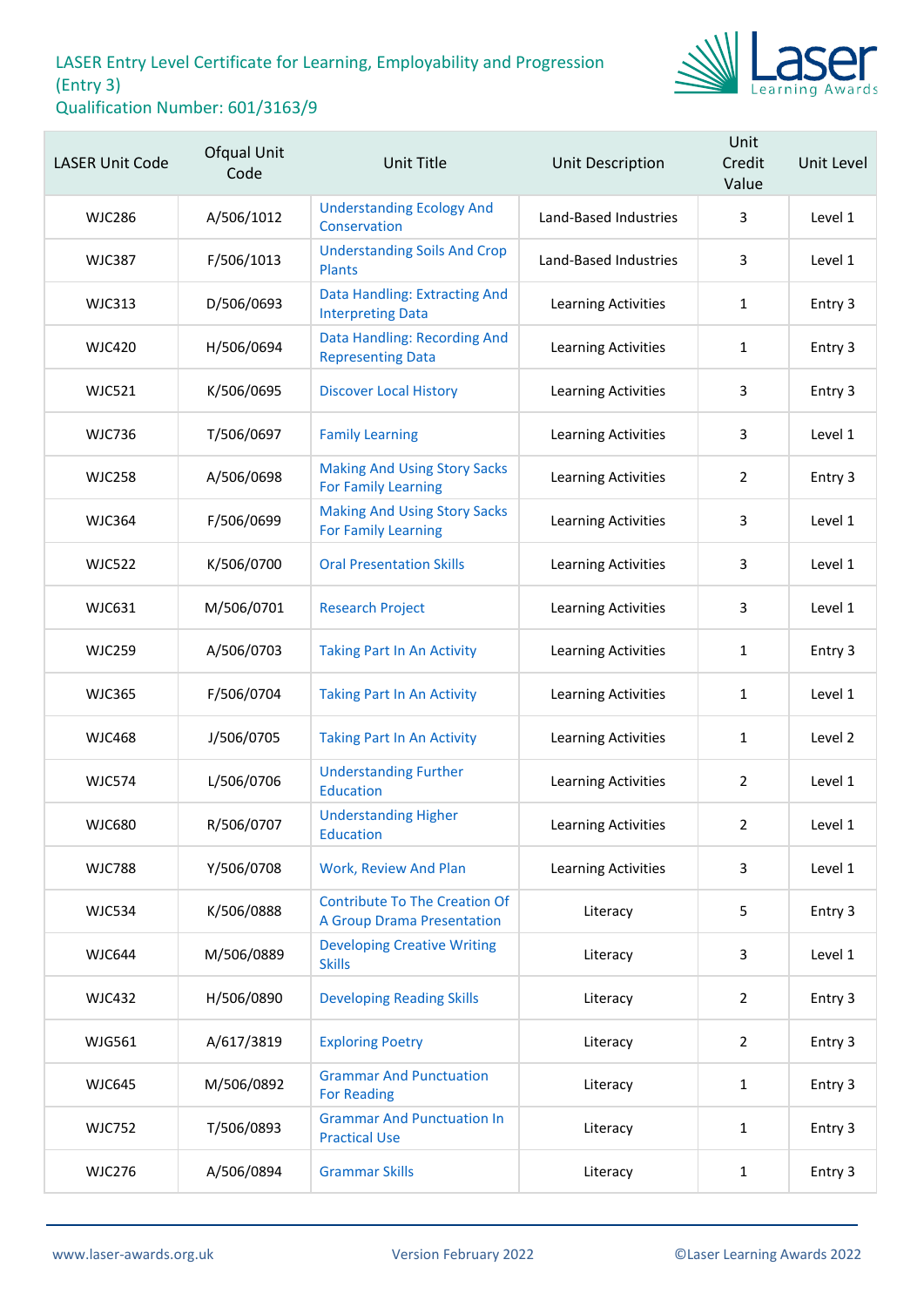

| <b>LASER Unit Code</b> | Ofqual Unit<br>Code | <b>Unit Title</b>                                                   | Unit Description               | Unit<br>Credit<br>Value | Unit Level |
|------------------------|---------------------|---------------------------------------------------------------------|--------------------------------|-------------------------|------------|
| <b>WJC379</b>          | F/506/0895          | <b>Improving Own Spelling</b>                                       | Literacy                       | $\mathbf{1}$            | Entry 3    |
| <b>WJC484</b>          | J/506/0896          | <b>Punctuation And Grammar</b><br><b>Skills</b>                     | Literacy                       | $\overline{2}$          | Level 1    |
| <b>WJC590</b>          | L/506/0897          | <b>Reading Comprehension</b>                                        | Literacy                       | $\mathbf{1}$            | Entry 3    |
| <b>WJC696</b>          | R/506/0898          | <b>Reading Fiction Texts</b>                                        | Literacy                       | 1                       | Level 1    |
| <b>WJC802</b>          | Y/506/0899          | <b>Reading For Meaning</b>                                          | Literacy                       | 3                       | Level 1    |
| <b>WJC380</b>          | F/506/0900          | <b>Reading Grammar And</b><br>Punctuation                           | Literacy                       | $\mathbf{1}$            | Entry 3    |
| <b>WJC485</b>          | J/506/0901          | <b>Reading Key Personal Words</b>                                   | Literacy                       | $\mathbf{1}$            | Entry 3    |
| <b>WJC591</b>          | L/506/0902          | <b>Reading Non-Fiction Texts</b>                                    | Literacy                       | $\overline{2}$          | Level 1    |
| <b>WJC697</b>          | R/506/0903          | <b>Spelling And Handwriting</b><br><b>Skills</b>                    | Literacy                       | $\mathbf{1}$            | Entry 3    |
| <b>WJC803</b>          | Y/506/0904          | <b>Spelling In Practice</b>                                         | Literacy                       | $\mathbf{1}$            | Entry 3    |
| <b>WJC328</b>          | D/506/0905          | <b>Spelling Rules And Strategies</b><br><b>In Practical Use</b>     | Literacy                       | 3                       | Level 1    |
| <b>WJC433</b>          | H/506/0906          | <b>Spelling Skills</b>                                              | Literacy                       | 3                       | Level 1    |
| <b>WJC536</b>          | K/506/0907          | <b>Using Grammar, Punctuation</b><br><b>And Spelling In Writing</b> | Literacy                       | $\overline{2}$          | Entry 3    |
| <b>WJC646</b>          | M/506/0908          | <b>Using Grammar, Punctuation</b><br><b>And Spelling In Writing</b> | Literacy                       | $\overline{2}$          | Level 1    |
| <b>WJC753</b>          | T/506/0909          | <b>Using Punctuation</b>                                            | Literacy                       | 1                       | Entry 3    |
| <b>WJC537</b>          | K/506/0910          | <b>Writing Composition Skills</b>                                   | Literacy                       | $\mathbf{1}$            | Entry 3    |
| <b>WJC647</b>          | M/506/0911          | <b>Writing For Meaning Skills</b>                                   | Literacy                       | 3                       | Level 1    |
| <b>WJC754</b>          | T/506/0912          | <b>Writing To Communicate</b>                                       | Literacy                       | $\overline{2}$          | Entry 3    |
| <b>WJC816</b>          | Y/506/1048          | <b>Critical Thinking</b>                                            | Making Progress in<br>Learning | 3                       | Level 1    |
| <b>WJC340</b>          | D/506/1049          | <b>Engaging In Discussion</b>                                       | Making Progress in<br>Learning | 1                       | Entry 3    |
| <b>WJC711</b>          | R/506/1050          | <b>Handling Data</b>                                                | Making Progress in<br>Learning | 2                       | Level 1    |
| <b>WJC817</b>          | Y/506/1051          | <b>Improving Own Learning And</b><br>Performance                    | Making Progress in<br>Learning | 3                       | Level 1    |
| <b>WJC341</b>          | D/506/1052          | <b>Improving Own Learning And</b><br>Performance                    | Making Progress in<br>Learning | 3                       | Level 2    |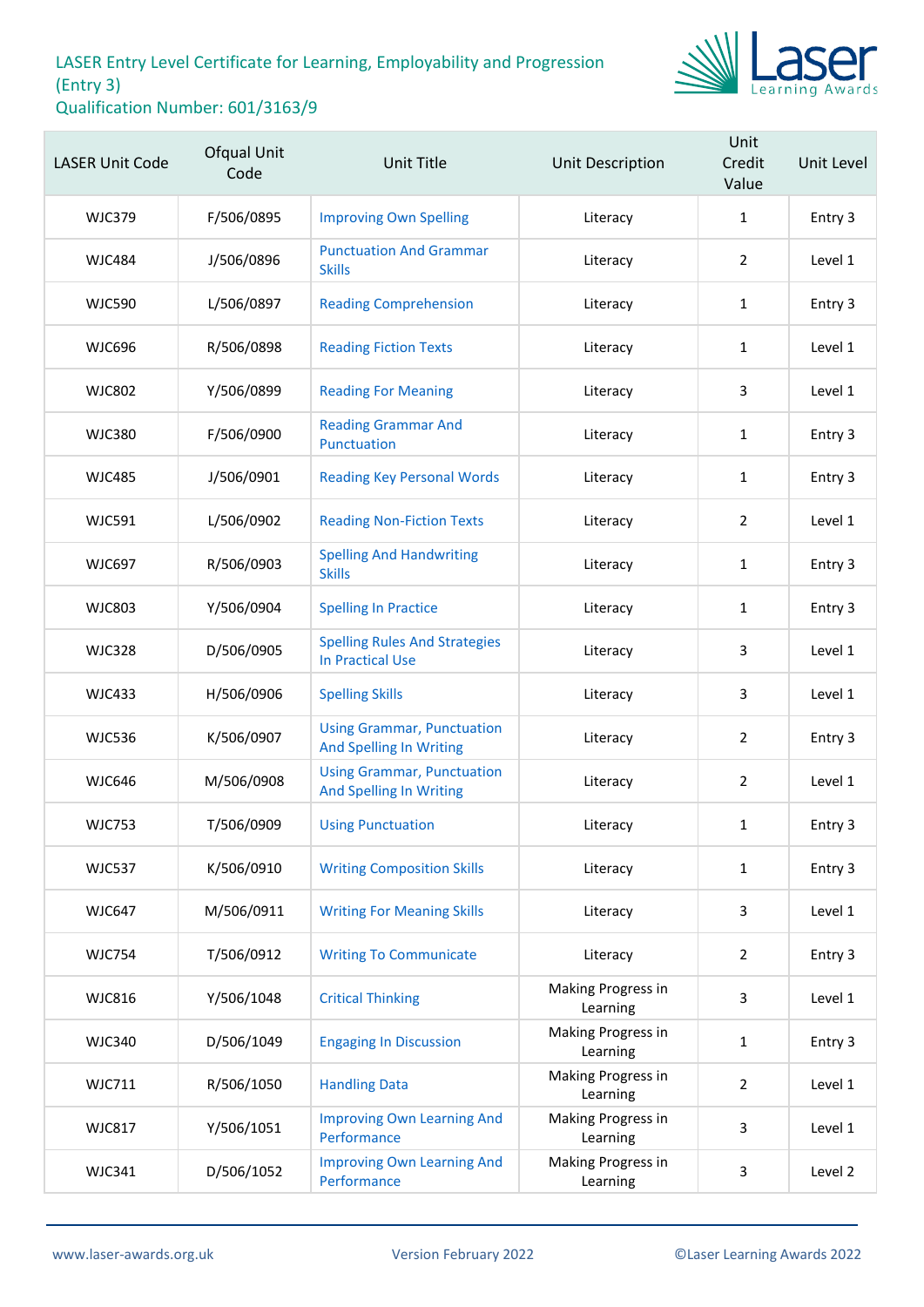

| <b>LASER Unit Code</b> | <b>Ofqual Unit</b><br>Code | Unit Title                                                        | Unit Description                                | Unit<br>Credit<br>Value | Unit Level |
|------------------------|----------------------------|-------------------------------------------------------------------|-------------------------------------------------|-------------------------|------------|
| WJC445                 | H/506/1053                 | <b>Managing Study</b>                                             | Making Progress in<br>Learning                  | 3                       | Entry 3    |
| <b>WJC549</b>          | K/506/1054                 | <b>Managing Your Own Learning</b>                                 | Making Progress in<br>Learning                  | 3                       | Level 1    |
| <b>WJC659</b>          | M/506/1055                 | <b>Planning And Carrying Out</b><br>Research                      | Making Progress in<br>Learning                  | 2                       | Level 1    |
| <b>WJC765</b>          | T/506/1056                 | <b>Planning For Progress In</b><br><b>English Skills</b>          | Making Progress in<br>Learning                  | 1                       | Entry 3    |
| <b>WJC289</b>          | A/506/1057                 | <b>Presentation Skills</b>                                        | Making Progress in<br>Learning                  | 3                       | Entry 3    |
| <b>WJC391</b>          | F/506/1058                 | <b>Problem-Solving Skills</b>                                     | Making Progress in<br>Learning                  | 1                       | Level 1    |
| <b>WJC499</b>          | J/506/1059                 | <b>Reflectiveness In Learning</b>                                 | Making Progress in<br>Learning                  | 6                       | Level 1    |
| <b>WJC290</b>          | A/506/1060                 | <b>Study Skills</b>                                               | Making Progress in<br>Learning                  | 3                       | Entry 3    |
| <b>WJC392</b>          | F/506/1061                 | <b>Study Skills</b>                                               | Making Progress in<br>Learning                  | 3                       | Level 1    |
| <b>WJC318</b>          | D/506/0774                 | <b>Banking And Other Financial</b><br>Organisations               | Managing Money and<br><b>Managing Mealtimes</b> | 1                       | Level 1    |
| <b>WJC425</b>          | H/506/0775                 | <b>Budgeting</b>                                                  | Managing Money and<br><b>Managing Mealtimes</b> | $\mathbf{1}$            | Entry 3    |
| <b>WJC636</b>          | M/506/0777                 | <b>Dealing With Debt</b>                                          | Managing Money and<br><b>Managing Mealtimes</b> | 3                       | Entry 3    |
| <b>WJC742</b>          | T/506/0778                 | <b>Dealing With Debt</b>                                          | Managing Money and<br><b>Managing Mealtimes</b> | 3                       | Level 1    |
| <b>WJC266</b>          | A/506/0779                 | <b>Developing Skills For Table</b><br><b>Setting In Your Home</b> | Managing Money and<br><b>Managing Mealtimes</b> | 1                       | Entry 3    |
| <b>WJC637</b>          | M/506/0780                 | <b>Financial Literacy: Saving And</b><br><b>Borrowing</b>         | Managing Money and<br><b>Managing Mealtimes</b> | 1                       | Level 1    |
| <b>WJC743</b>          | T/506/0781                 | <b>Food, Drink And Cooking</b>                                    | Managing Money and<br><b>Managing Mealtimes</b> | 3                       | Entry 3    |
| <b>WJC267</b>          | A/506/0782                 | <b>Getting The Best From Banks</b><br><b>And Credit Cards</b>     | Managing Money and<br><b>Managing Mealtimes</b> | $\overline{2}$          | Entry 3    |
| <b>WJC473</b>          | J/506/0784                 | <b>Managing Personal Finances</b>                                 | Managing Money and<br><b>Managing Mealtimes</b> | 3                       | Level 1    |
| <b>WJC581</b>          | L/506/0785                 | <b>Managing Your Money</b>                                        | Managing Money and<br><b>Managing Mealtimes</b> | 3                       | Entry 3    |
| <b>WJC688</b>          | R/506/0786                 | <b>Personal Budgeting And</b><br><b>Managing Money</b>            | Managing Money and<br><b>Managing Mealtimes</b> | 3                       | Entry 3    |
| <b>WJC794</b>          | Y/506/0787                 | <b>Personal Budgeting And</b><br><b>Managing Money</b>            | Managing Money and<br><b>Managing Mealtimes</b> | 3                       | Level 1    |
| <b>WJC319</b>          | D/506/0788                 | <b>Skills For Shopping</b>                                        | Managing Money and<br><b>Managing Mealtimes</b> | 3                       | Entry 3    |
| <b>WJC795</b>          | Y/506/0790                 | <b>Using Cooking Skills In The</b><br><b>Domestic Kitchen</b>     | Managing Money and<br><b>Managing Mealtimes</b> | 3                       | Level 1    |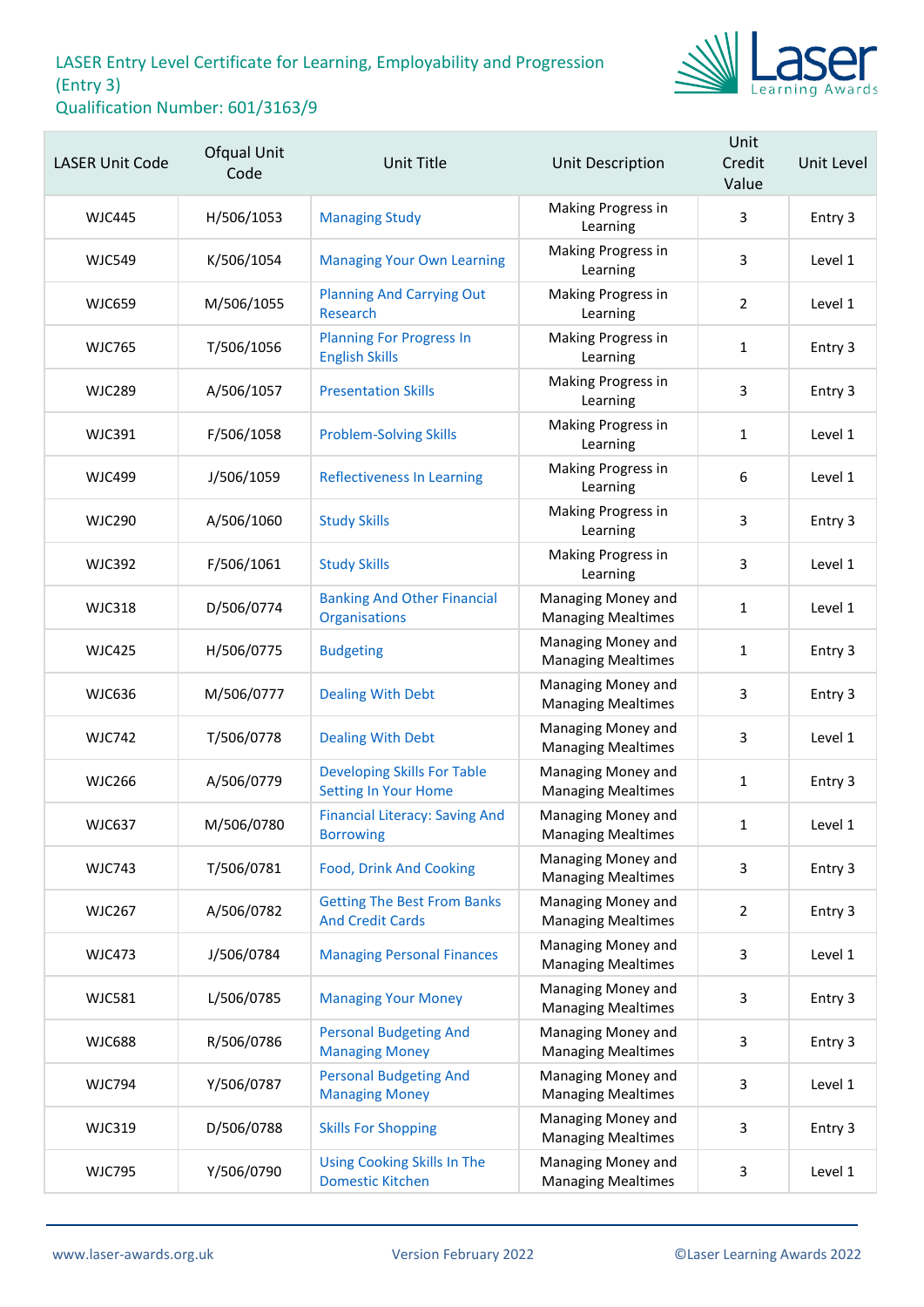

| <b>LASER Unit Code</b> | Ofqual Unit<br>Code | <b>Unit Title</b>                                                                              | Unit Description                  | Unit<br>Credit<br>Value | Unit Level |
|------------------------|---------------------|------------------------------------------------------------------------------------------------|-----------------------------------|-------------------------|------------|
| <b>WJC492</b>          | J/506/0980          | <b>Developing Skills In</b><br><b>Assembling Mechanical</b><br>Components                      | Motor Vehicles and<br>Engineering | 3                       | Level 1    |
| <b>WJC598</b>          | L/506/0981          | Developing Skills In Electronic<br>Assembly                                                    | Motor Vehicles and<br>Engineering | 3                       | Level 1    |
| <b>WJC705</b>          | R/506/0982          | Developing Skills In Joining<br><b>Materials Using Welding</b>                                 | Motor Vehicles and<br>Engineering | 3                       | Level 1    |
| <b>WJC810</b>          | Y/506/0983          | <b>Developing Skills In Making</b><br><b>Engineering Components</b><br><b>Using Hand Tools</b> | Motor Vehicles and<br>Engineering | 4                       | Level 1    |
| <b>WJC334</b>          | D/506/0984          | <b>Developing Skills In Planning</b><br><b>And Making A Machined</b><br>Product                | Motor Vehicles and<br>Engineering | 6                       | Level 1    |
| <b>WJC439</b>          | H/506/0985          | Developing Skills In Using A<br><b>Bench/Pedestal Drilling</b><br><b>Machine</b>               | Motor Vehicles and<br>Engineering | 4                       | Level 1    |
| <b>WJC544</b>          | K/506/0986          | <b>Developing Skills In Wiring</b><br><b>Electrical Circuits And</b><br>Components             | Motor Vehicles and<br>Engineering | 3                       | Level 1    |
| <b>WJC652</b>          | M/506/0987          | <b>Identification Of Basic</b><br><b>External And Internal Car</b><br><b>Parts</b>             | Motor Vehicles and<br>Engineering | $\mathbf{1}$            | Entry 3    |
| <b>WJC758</b>          | T/506/0988          | <b>Identification Of Basic</b><br><b>External And Internal Car</b><br><b>Parts</b>             | Motor Vehicles and<br>Engineering | 3                       | Level 1    |
| <b>WJC283</b>          | A/506/0989          | <b>Motor Vehicle Workshop</b><br><b>Tools And Equipment</b>                                    | Motor Vehicles and<br>Engineering | $\overline{2}$          | Entry 3    |
| <b>WJC653</b>          | M/506/0990          | <b>Tools, Equipment And</b><br><b>Materials For Vehicle</b><br>Maintenance                     | Motor Vehicles and<br>Engineering | 4                       | Level 1    |
| <b>WJC759</b>          | T/506/0991          | <b>Vehicle Braking Systems</b>                                                                 | Motor Vehicles and<br>Engineering | 6                       | Level 1    |
| <b>WJC284</b>          | A/506/0992          | <b>Vehicle Engine Operating</b><br><b>Principles</b>                                           | Motor Vehicles and<br>Engineering | 4                       | Entry 3    |
| <b>WJC386</b>          | F/506/0993          | <b>Vehicle Fuel And Exhaust</b><br><b>Systems</b>                                              | Motor Vehicles and<br>Engineering | 5                       | Entry 3    |
| <b>WJC493</b>          | J/506/0994          | <b>Vehicle Panel Preparation</b><br><b>Techniques</b>                                          | Motor Vehicles and<br>Engineering | 3                       | Entry 3    |
| <b>WJC599</b>          | L/506/0995          | <b>Vehicle Steering And</b><br><b>Suspension Systems</b>                                       | Motor Vehicles and<br>Engineering | 5                       | Entry 3    |
| <b>WJC706</b>          | R/506/0996          | <b>Vehicle Wheels And Tyre</b><br><b>Systems</b>                                               | Motor Vehicles and<br>Engineering | 4                       | Entry 3    |
| <b>WJC277</b>          | A/506/0913          | <b>Average And Range</b>                                                                       | Numeracy                          | $\mathbf{1}$            | Level 1    |
| <b>WJC381</b>          | F/506/0914          | <b>Developing And Applying</b><br><b>Addition And Subtraction</b><br><b>Skills</b>             | Numeracy                          | $\mathbf{1}$            | Entry 3    |
| <b>WJC486</b>          | J/506/0915          | <b>Developing And Applying</b><br><b>Fraction Skills</b>                                       | Numeracy                          | $\mathbf{1}$            | Entry 3    |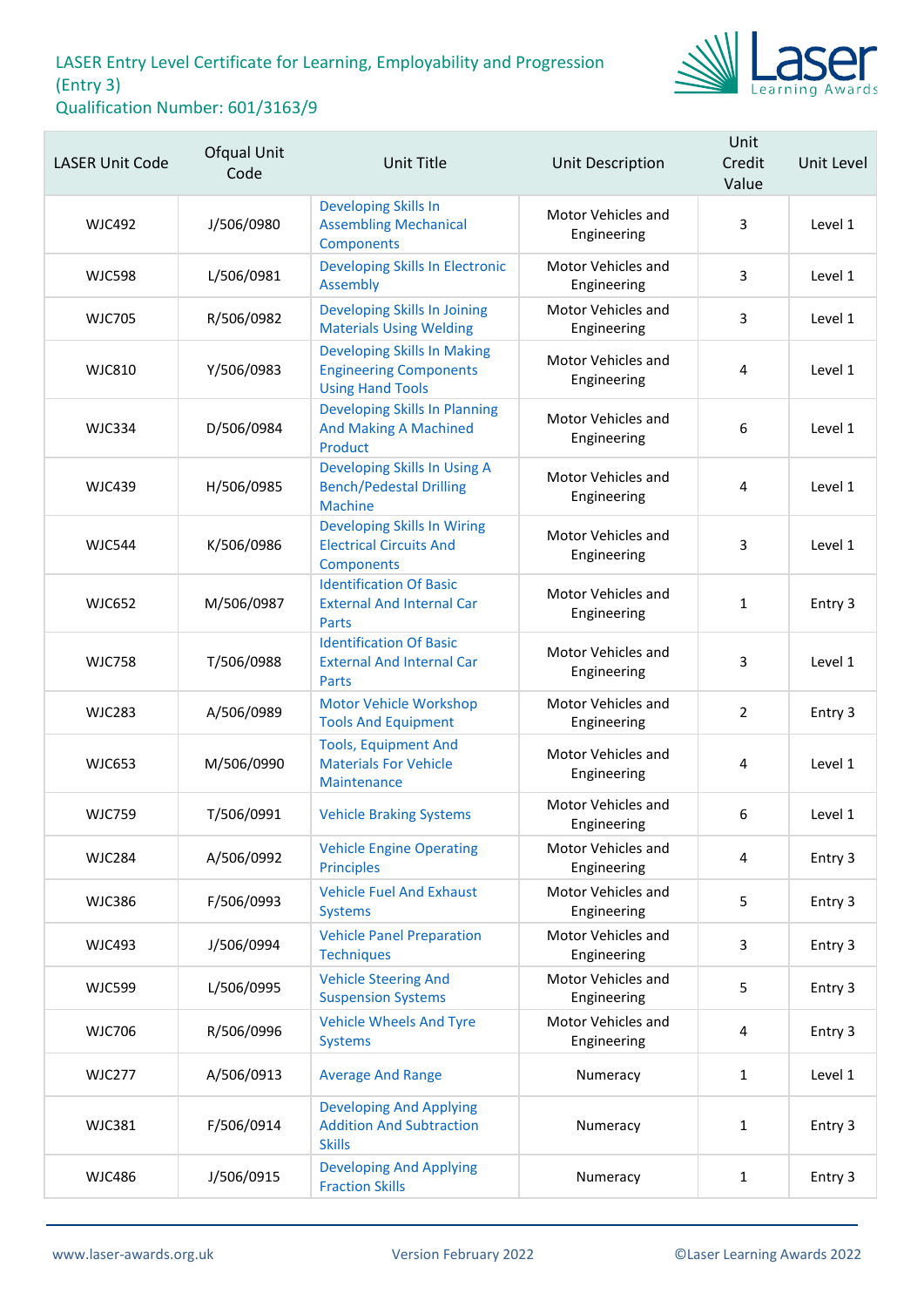

| <b>LASER Unit Code</b> | Ofqual Unit<br>Code | <b>Unit Title</b>                                                                           | Unit Description | Unit<br>Credit<br>Value | Unit Level |
|------------------------|---------------------|---------------------------------------------------------------------------------------------|------------------|-------------------------|------------|
| <b>WJC592</b>          | L/506/0916          | <b>Developing And Applying</b><br><b>Shape And Space Skills</b>                             | Numeracy         | $\mathbf{1}$            | Entry 3    |
| <b>WJC698</b>          | R/506/0917          | <b>Dividing Whole Numbers</b>                                                               | Numeracy         | $\mathbf{1}$            | Entry 3    |
| <b>WJC804</b>          | Y/506/0918          | <b>Measure: Capacity And</b><br>Temperature                                                 | Numeracy         | $\mathbf{1}$            | Entry 3    |
| <b>WJC329</b>          | D/506/0919          | <b>Measure: Distance And</b><br>Length                                                      | Numeracy         | 1                       | Entry 3    |
| <b>WJC699</b>          | R/506/0920          | <b>Measure: Time And</b><br>Temperature                                                     | Numeracy         | $\overline{2}$          | Level 1    |
| <b>WJC805</b>          | Y/506/0921          | <b>Measure: Weight</b>                                                                      | Numeracy         | $\mathbf{1}$            | Entry 3    |
| <b>WJC330</b>          | D/506/0922          | Money: Adding And<br>Subtracting                                                            | Numeracy         | $\mathbf{1}$            | Entry 3    |
| <b>WJC434</b>          | H/506/0923          | <b>Multiplying Whole Numbers</b>                                                            | Numeracy         | $\mathbf{1}$            | Entry 3    |
| <b>WJC538</b>          | K/506/0924          | Probability                                                                                 | Numeracy         | $\mathbf{1}$            | Level 1    |
| <b>WJC648</b>          | M/506/0925          | <b>Tackling Number Problems</b>                                                             | Numeracy         | $\mathbf{1}$            | Level 1    |
| <b>WJC755</b>          | T/506/0926          | <b>Time</b>                                                                                 | Numeracy         | $\mathbf{1}$            | Entry 3    |
| <b>WJC278</b>          | A/506/0927          | <b>Understanding And Using 2D</b><br><b>Shapes</b>                                          | Numeracy         | $\mathbf{1}$            | Level 1    |
| <b>WJC382</b>          | F/506/0928          | <b>Understanding And Using</b><br><b>Decimals</b>                                           | Numeracy         | $\overline{2}$          | Level 1    |
| <b>WJC487</b>          | J/506/0929          | <b>Understanding And Using</b><br><b>Fractions</b>                                          | Numeracy         | $\overline{2}$          | Level 1    |
| <b>WJC279</b>          | A/506/0930          | <b>Understanding And Using</b><br>Percentages                                               | Numeracy         | $\overline{2}$          | Level 1    |
| <b>WJC383</b>          | F/506/0931          | Understanding Length,<br><b>Weight And Capacity</b>                                         | Numeracy         | $\mathbf{1}$            | Level 1    |
| <b>WJC488</b>          | J/506/0932          | <b>Understanding Numbers</b>                                                                | Numeracy         | $\overline{2}$          | Level 1    |
| <b>WJC593</b>          | L/506/0933          | <b>Understanding Perimeter And</b><br>Area                                                  | Numeracy         | $\mathbf{1}$            | Level 1    |
| <b>WJC700</b>          | R/506/0934          | <b>Understanding Volume</b>                                                                 | Numeracy         | $\mathbf{1}$            | Level 1    |
| <b>WJC806</b>          | Y/506/0935          | <b>Using Addition And</b><br>Subtraction                                                    | Numeracy         | $\mathbf{1}$            | Entry 3    |
| <b>WJC331</b>          | D/506/0936          | <b>Using Calculations: Addition</b><br><b>And Subtraction Of Whole</b><br><b>Numbers</b>    | Numeracy         | $\mathbf{1}$            | Level 1    |
| <b>WJC435</b>          | H/506/0937          | <b>Using Calculations:</b><br><b>Multiplication And Division Of</b><br><b>Whole Numbers</b> | Numeracy         | $\overline{2}$          | Level 1    |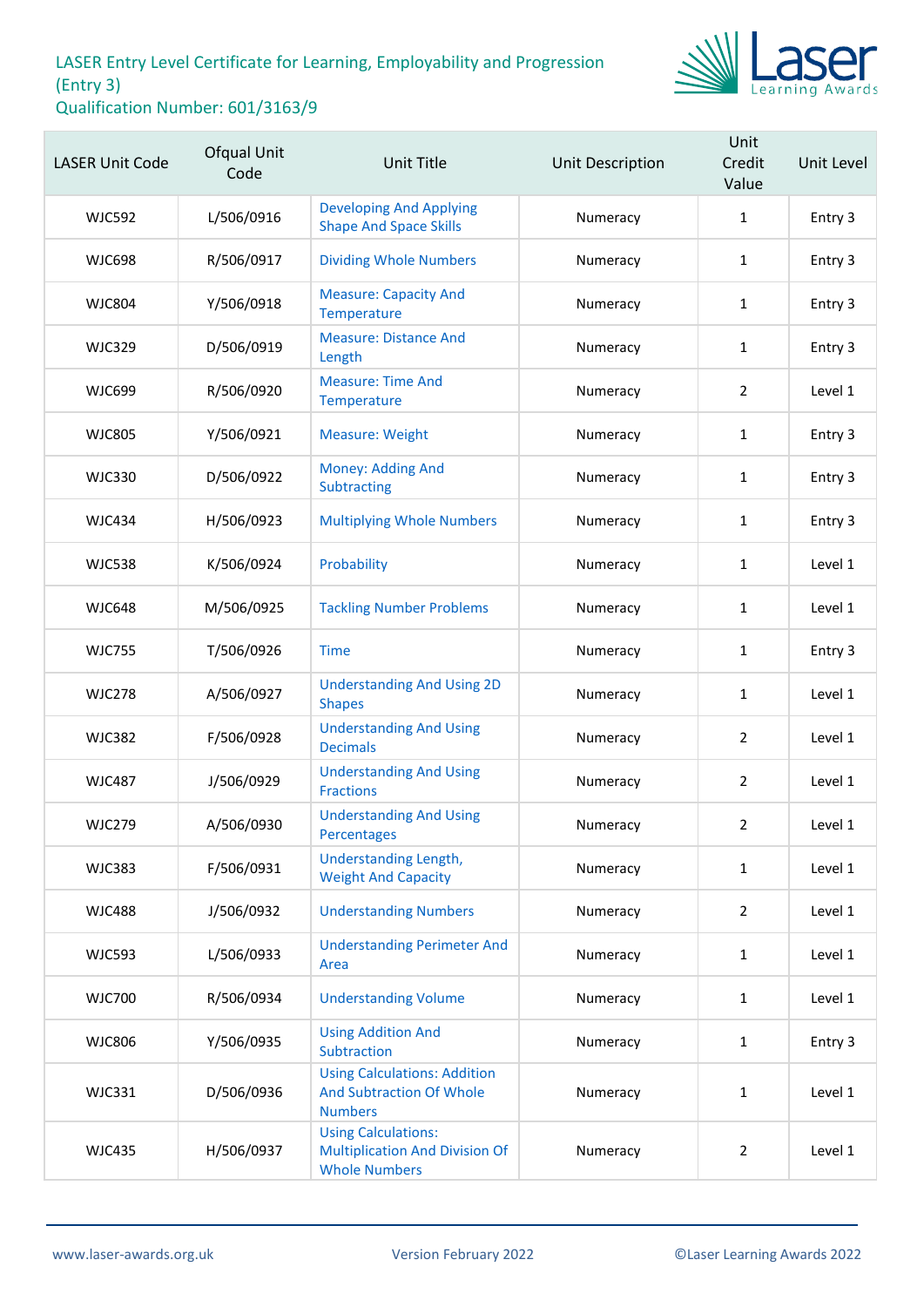

| <b>LASER Unit Code</b> | Ofqual Unit<br>Code | <b>Unit Title</b>                                                                           | Unit Description | Unit<br>Credit<br>Value | Unit Level |
|------------------------|---------------------|---------------------------------------------------------------------------------------------|------------------|-------------------------|------------|
| <b>WJC500</b>          | J/506/1062          | <b>Accounting In A Professional</b><br>Environment                                          | Other            | 3                       | Level 1    |
| <b>WJC605</b>          | L/506/1063          | <b>Book-Keeping</b>                                                                         | Other            | 3                       | Level 1    |
| <b>WJC712</b>          | R/506/1064          | <b>Creative Media Production</b><br><b>Skills</b>                                           | Other            | 4                       | Level 1    |
| <b>WJC818</b>          | Y/506/1065          | <b>Fundraising</b>                                                                          | Other            | 3                       | Level 1    |
| <b>WJC342</b>          | D/506/1066          | <b>ICT System Operation</b>                                                                 | Other            | 6                       | Level 1    |
| <b>WJC446</b>          | H/506/1067          | <b>Investigating Employment</b><br><b>Opportunities In The</b><br><b>Uniformed Services</b> | Other            | 3                       | Level 1    |
| <b>WJC550</b>          | K/506/1071          | <b>Job Opportunities In Creative</b><br><b>Media</b>                                        | Other            | 3                       | Level 1    |
| <b>WJC660</b>          | M/506/1072          | <b>Marketing</b>                                                                            | Other            | 3                       | Level 1    |
| <b>WJC766</b>          | T/506/1073          | <b>Principles Of Cleaning Work</b>                                                          | Other            | 3                       | Level 1    |
| <b>WJC291</b>          | A/506/1074          | <b>Public Service Careers</b>                                                               | Other            | 3                       | Level 1    |
| <b>WJC393</b>          | F/506/1075          | <b>Social Media</b>                                                                         | Other            | 3                       | Level 1    |
| <b>WJC714</b>          | R/506/1081          | <b>Supported Employment</b>                                                                 | Other            | 6                       | Entry 2    |
| <b>WJC819</b>          | Y/506/1082          | <b>Supported Employment</b>                                                                 | Other            | $\boldsymbol{6}$        | Entry 3    |
| <b>WJC501</b>          | J/506/1076          | The UK Tourism Industry                                                                     | Other            | $\overline{2}$          | Level 1    |
| <b>WJC606</b>          | L/506/1077          | <b>Working In The Cleaning</b><br>Industry                                                  | Other            | 1                       | Level 1    |
| <b>WJC713</b>          | R/506/1078          | <b>Working In Travel And</b><br><b>Tourism</b>                                              | Other            | 3                       | Level 1    |
| <b>WJC607</b>          | L/506/1080          | <b>Working With ICT Hardware</b><br><b>And Equipment</b>                                    | Other            | $\boldsymbol{6}$        | Level 1    |
| WJC691                 | R/506/0822          | <b>Acoustic Recording</b><br><b>Techniques</b>                                              | Performing Arts  | 6                       | Level 1    |
| <b>WJG554</b>          | T/617/3897          | <b>Composing Music</b>                                                                      | Performing Arts  | 6                       | Level 1    |
| <b>WJC428</b>          | H/506/0825          | <b>Developing DJing Skills</b>                                                              | Performing Arts  | 3                       | Level 1    |
| <b>WJG557</b>          | T/617/3902          | <b>Developing Music Skills For</b><br><b>Solo Performance</b>                               | Performing Arts  | 6                       | Level 1    |
| <b>WJC640</b>          | M/506/0827          | <b>Developing Musical Ensemble</b><br><b>Skills</b>                                         | Performing Arts  | 6                       | Level 1    |
| <b>WJC747</b>          | T/506/0828          | <b>Developing Oral Storytelling</b><br><b>Skills For Performance</b>                        | Performing Arts  | 3                       | Level 1    |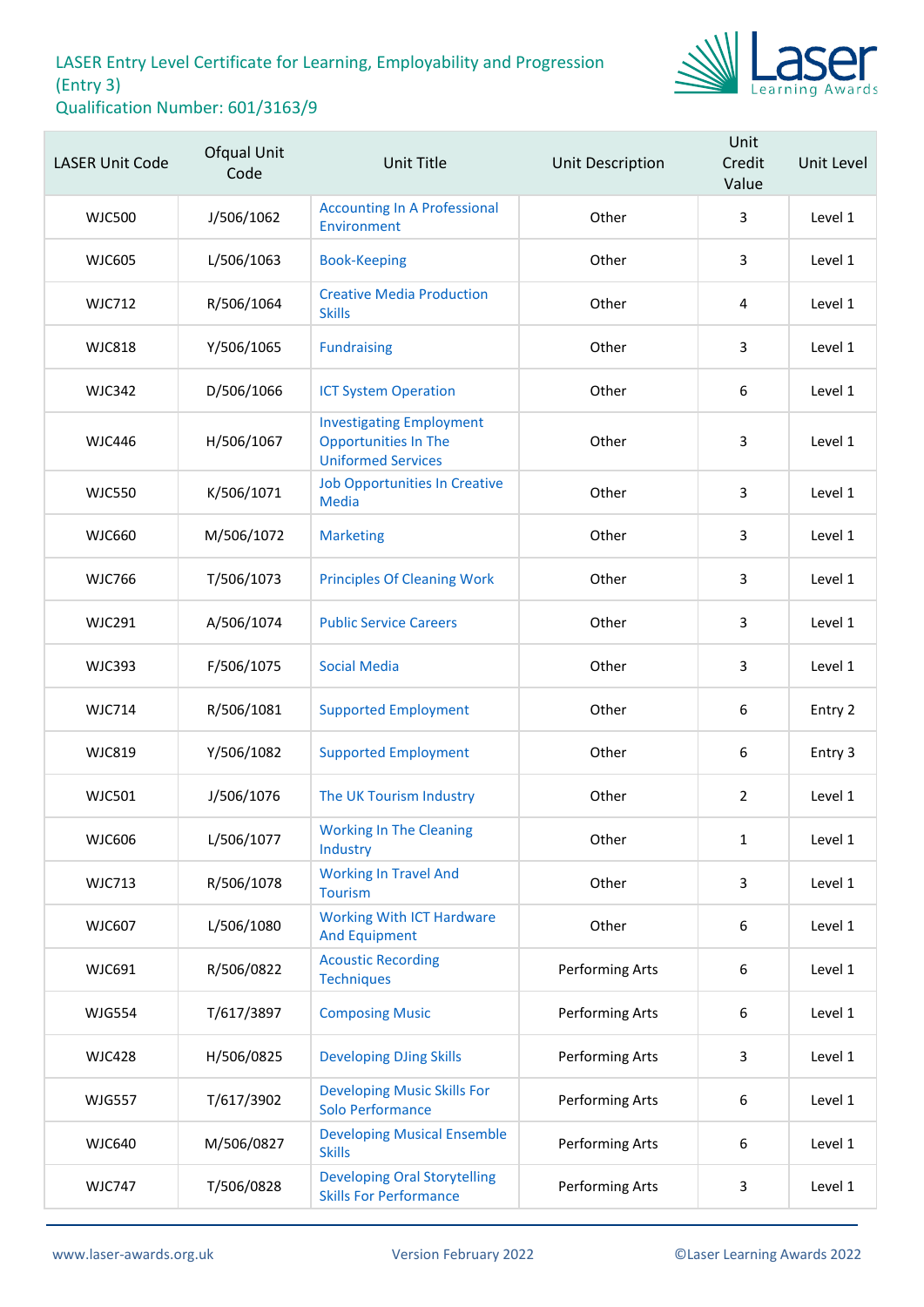

| <b>LASER Unit Code</b> | Ofqual Unit<br>Code | <b>Unit Title</b>                                                                                                           | Unit Description               | Unit<br>Credit<br>Value | <b>Unit Level</b> |
|------------------------|---------------------|-----------------------------------------------------------------------------------------------------------------------------|--------------------------------|-------------------------|-------------------|
| <b>WJC641</b>          | M/506/0830          | <b>Developing Performance</b><br><b>Improvisation Techniques</b>                                                            | Performing Arts                | 3                       | Level 1           |
| <b>WJC692</b>          | R/506/0836          | <b>Developing Technical Skills</b><br>For Performance In The Arts                                                           | Performing Arts                | 3                       | Level 1           |
| <b>WJC323</b>          | D/506/0838          | <b>Musical Theatre</b>                                                                                                      | Performing Arts                | 3                       | Level 1           |
| <b>WJC429</b>          | H/506/0839          | <b>Performance Skills</b>                                                                                                   | Performing Arts                | 3                       | Entry 3           |
| <b>WJC324</b>          | D/506/0841          | <b>Performing Physical Theatre</b>                                                                                          | Performing Arts                | 3                       | Level 1           |
| <b>WJC642</b>          | M/506/0844          | <b>Physical Performance Skills</b>                                                                                          | Performing Arts                | 3                       | Entry 3           |
| <b>WJC749</b>          | T/506/0845          | <b>Rehearsing For A Production</b>                                                                                          | Performing Arts                | 3                       | Level 1           |
| <b>WJC375</b>          | F/506/0847          | Song Writing Skills In Popular<br><b>Music</b>                                                                              | Performing Arts                | 6                       | Level 1           |
| <b>WJG573</b>          | M/617/3901          | <b>Sound And Audio Production</b><br><b>Skills</b>                                                                          | Performing Arts                | 3                       | Level 1           |
| <b>WJC588</b>          | L/506/0852          | <b>Understanding The Use Of</b><br><b>Digital Sampling Techniques</b><br><b>For Composing And Producing</b><br><b>Music</b> | Performing Arts                | 3                       | Level 1           |
| <b>WJC693</b>          | R/506/0853          | Using The Internet As A<br><b>Medium For Music</b>                                                                          | Performing Arts                | 3                       | Level 1           |
| <b>WJC625</b>          | M/506/0617          | <b>Accessing Public Transport</b>                                                                                           | Personal Safety and<br>Hygiene | 3                       | Entry 3           |
| <b>WJC731</b>          | T/506/0618          | <b>Care Of A Wheeled Vehicle</b><br>For The Purposes Of Safety                                                              | Personal Safety and<br>Hygiene | 2                       | Level 1           |
| <b>WJC626</b>          | M/506/0620          | <b>Developing Personal Hygiene</b><br><b>Skills For Hands And Feet</b>                                                      | Personal Safety and<br>Hygiene | $\mathbf{1}$            | Entry 3           |
| <b>WJC732</b>          | T/506/0621          | <b>Developing Personal Hygiene</b><br><b>Skills For Oral Health</b>                                                         | Personal Safety and<br>Hygiene | $\mathbf{1}$            | Entry 3           |
| <b>WJC462</b>          | J/506/0624          | <b>Developing Skills For Hygiene</b><br><b>And Health</b>                                                                   | Personal Safety and<br>Hygiene | 3                       | Entry 3           |
| <b>WJC415</b>          | H/506/0629          | <b>Emergency And Basic Fire</b><br><b>Awareness</b>                                                                         | Personal Safety and<br>Hygiene | 2                       | Level 1           |
| <b>WJC254</b>          | A/506/0636          | <b>Food Hygiene</b>                                                                                                         | Personal Safety and<br>Hygiene | $\overline{2}$          | Level 1           |
| <b>WJC570</b>          | L/506/0639          | Food Hygiene, Safety And<br><b>Storage</b>                                                                                  | Personal Safety and<br>Hygiene | 3                       | Entry 3           |
| <b>WJC464</b>          | J/506/0641          | <b>Health And Safety Awareness</b>                                                                                          | Personal Safety and<br>Hygiene | $\mathbf{1}$            | Entry 3           |
| <b>WJC608</b>          | M/506/0083          | <b>Health And Safety In A</b><br><b>Practical Environment</b>                                                               | Personal Safety and<br>Hygiene | $\mathbf{1}$            | Level 1           |
| <b>WJC571</b>          | L/506/0642          | <b>Mobility And Orientation For</b><br><b>Learners With Additional</b><br><b>Needs</b>                                      | Personal Safety and<br>Hygiene | 3                       | Level 1           |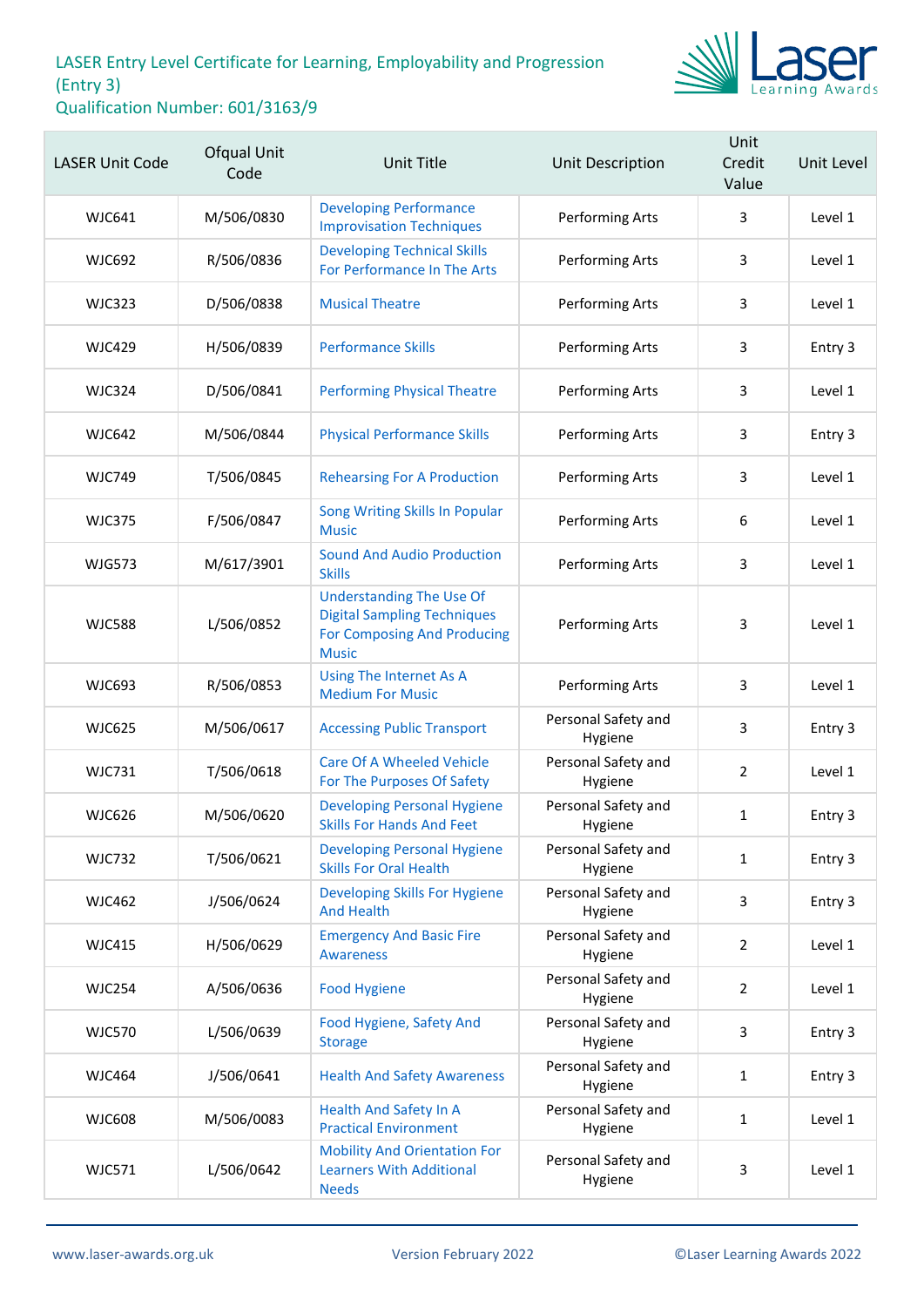

| <b>LASER Unit Code</b> | <b>Ofqual Unit</b><br>Code | Unit Title                                                           | Unit Description               | Unit<br>Credit<br>Value | Unit Level |
|------------------------|----------------------------|----------------------------------------------------------------------|--------------------------------|-------------------------|------------|
| <b>WJC784</b>          | Y/506/0644                 | <b>Personal Body Hygiene</b><br>Awareness                            | Personal Safety and<br>Hygiene | $\mathbf{1}$            | Entry 3    |
| <b>WJC417</b>          | H/506/0646                 | <b>Road Safety For Pedestrians</b>                                   | Personal Safety and<br>Hygiene | 3                       | Entry 3    |
| <b>WJC628</b>          | M/506/0648                 | <b>Using An Ordnance Survey</b><br>Map                               | Personal Safety and<br>Hygiene | $\overline{2}$          | Level 1    |
| <b>WJC368</b>          | F/506/0749                 | <b>College Induction</b>                                             | Preparing to Learn             | 3                       | Entry 2    |
| <b>WJC740</b>          | T/506/0750                 | <b>College Induction</b>                                             | Preparing to Learn             | 3                       | Entry 3    |
| <b>WJC264</b>          | A/506/0751                 | <b>College Induction</b>                                             | Preparing to Learn             | 3                       | Level 1    |
| <b>WJC578</b>          | L/506/0754                 | <b>Developing A Personal</b><br><b>Learning Programme</b>            | Preparing to Learn             | 3                       | Entry 3    |
| <b>WJC792</b>          | Y/506/0756                 | <b>Developing A Personal</b><br><b>Learning Programme</b>            | Preparing to Learn             | 3                       | Level 1    |
| <b>WJC527</b>          | K/506/0759                 | <b>Developing Personal Learning</b><br><b>Skills</b>                 | Preparing to Learn             | $\boldsymbol{6}$        | Level 1    |
| <b>WJC635</b>          | M/506/0763                 | <b>Developing Personal Study</b><br><b>Skills</b>                    | Preparing to Learn             | 3                       | Entry 3    |
| <b>WJC370</b>          | F/506/0766                 | <b>Induction To Study</b>                                            | Preparing to Learn             | 3                       | Level 1    |
| <b>WJC472</b>          | J/506/0767                 | <b>Introduction To A Training</b><br>Course                          | Preparing to Learn             | 3                       | Entry 3    |
| <b>WJC579</b>          | L/506/0768                 | <b>Introduction To A Training</b><br>Course                          | Preparing to Learn             | 3                       | Level 1    |
| <b>WJC686</b>          | R/506/0769                 | <b>Making Choices About</b><br>Learning                              | Preparing to Learn             | 3                       | Level 1    |
| <b>WJC580</b>          | L/506/0771                 | <b>Return To Learning</b>                                            | Preparing to Learn             | 3                       | Level 1    |
| <b>WJC687</b>          | R/506/0772                 | <b>Setting Learning Goals</b>                                        | Preparing to Learn             | 3                       | Level 1    |
| <b>WJC793</b>          | Y/506/0773                 | <b>Understanding And Achieving</b><br><b>Personal Learning Goals</b> | Preparing to Learn             | 3                       | Entry 3    |
| <b>WJC681</b>          | R/506/0710                 | <b>Developing Parenting Skills</b>                                   | Relationships and<br>Parenting | 3                       | Entry 3    |
| <b>WJC314</b>          | D/506/0712                 | <b>Managing Own Personal</b><br><b>Relationships With Others</b>     | Relationships and<br>Parenting | 3                       | Level 1    |
| <b>WJC523</b>          | K/506/0714                 | <b>Managing Social Relationships</b>                                 | Relationships and<br>Parenting | $\overline{2}$          | Entry 3    |
| <b>WJC632</b>          | M/506/0715                 | <b>Parenting Skills</b>                                              | Relationships and<br>Parenting | 3                       | Level 1    |
| <b>WJC737</b>          | T/506/0716                 | <b>Positive Parenting Skills</b>                                     | Relationships and<br>Parenting | 3                       | Level 1    |
| <b>WJC260</b>          | A/506/0717                 | <b>Sex And Relationship</b><br>Education                             | Relationships and<br>Parenting | 3                       | Level 1    |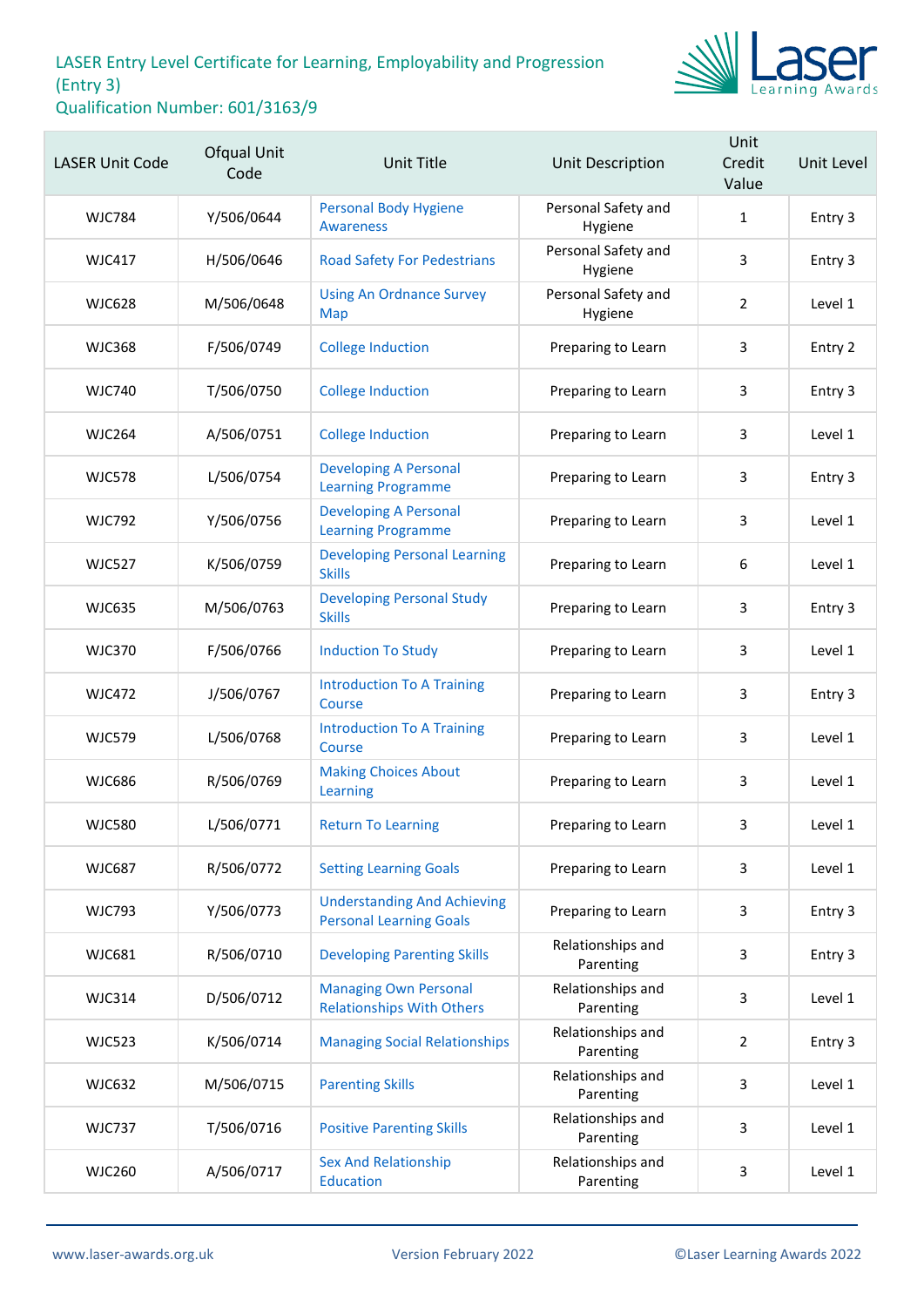

| <b>LASER Unit Code</b> | Ofqual Unit<br>Code | <b>Unit Title</b>                                                              | Unit Description                         | Unit<br>Credit<br>Value | Unit Level |
|------------------------|---------------------|--------------------------------------------------------------------------------|------------------------------------------|-------------------------|------------|
| <b>WJC366</b>          | F/506/0718          | <b>The Rights And</b><br><b>Responsibilities Of Parenting</b>                  | Relationships and<br>Parenting           | 3                       | Level 1    |
| <b>WJC469</b>          | J/506/0719          | <b>Understanding Family</b><br>Relationships                                   | Relationships and<br>Parenting           | 3                       | Entry 3    |
| <b>WJC261</b>          | A/506/0720          | <b>Understanding Family</b><br>Relationships                                   | Relationships and<br>Parenting           | 3                       | Level 1    |
| <b>WJG574</b>          | K/617/3833          | <b>Understanding Family</b><br>Relationships                                   | Relationships and<br>Parenting           | 3                       | Level 2    |
| <b>WJC575</b>          | L/506/0723          | <b>Understanding Relationships</b>                                             | Relationships and<br>Parenting           | 3                       | Entry 3    |
| <b>WJC682</b>          | R/506/0724          | <b>Understanding Your</b><br><b>Pregnancy And Preparation</b><br>For Your Baby | Relationships and<br>Parenting           | 3                       | Level 1    |
| <b>WJC789</b>          | Y/506/0725          | <b>Young Parenthood</b>                                                        | Relationships and<br>Parenting           | $\overline{2}$          | Entry 3    |
| <b>WJC524</b>          | K/506/0728          | <b>Young Parenthood</b>                                                        | Relationships and<br>Parenting           | $\overline{2}$          | Level 1    |
| <b>WJC762</b>          | T/506/1025          | <b>Assembling Orders For</b><br><b>Dispatch In A Logistics</b><br>Environment  | Retail, Warehousing and<br>Manufacturing | 3                       | Level 1    |
| <b>WJC287</b>          | A/506/1026          | <b>Displaying Merchandise</b>                                                  | Retail, Warehousing and<br>Manufacturing | 3                       | Entry 3    |
| <b>WJC496</b>          | J/506/1028          | <b>Handling Money In A Sales</b><br><b>Situation</b>                           | Retail, Warehousing and<br>Manufacturing | 3                       | Entry 3    |
| <b>WJC602</b>          | L/506/1029          | Handling Stock In A Retail<br>Environment                                      | Retail, Warehousing and<br>Manufacturing | 3                       | Entry 3    |
| <b>WJC497</b>          | J/506/1031          | Keeping The Work Area Clean,<br>Tidy And Safe In A Retail<br>Environment       | Retail, Warehousing and<br>Manufacturing | 3                       | Entry 3    |
| <b>WJC709</b>          | R/506/1033          | Looking After Customers In A<br><b>Retail Environment</b>                      | Retail, Warehousing and<br>Manufacturing | 3                       | Entry 3    |
| <b>WJC339</b>          | D/506/1035          | <b>Moving Or Handling Goods</b><br><b>Manually</b>                             | Retail, Warehousing and<br>Manufacturing | $\overline{2}$          | Level 1    |
| <b>WJC444</b>          | H/506/1036          | <b>Picking Goods</b>                                                           | Retail, Warehousing and<br>Manufacturing | $\overline{2}$          | Level 1    |
| <b>WJG570</b>          | J/617/3824          | <b>Production Skills In</b><br>Manufacturing                                   | Retail, Warehousing and<br>Manufacturing | 3                       | Entry 3    |
| WJG571                 | D/617/3828          | <b>Receiving Goods</b>                                                         | Retail, Warehousing and<br>Manufacturing | 3                       | Level 1    |
| <b>WJC658</b>          | M/506/1041          | <b>Sorting Goods And Materials</b><br>For Recycling Or Disposal                | Retail, Warehousing and<br>Manufacturing | 3                       | Level 1    |
| <b>WJC288</b>          | A/506/1043          | <b>Understanding Customer</b><br><b>Service</b>                                | Retail, Warehousing and<br>Manufacturing | 3                       | Level 1    |
| <b>WJC764</b>          | T/506/1042          | <b>Understanding Customer</b><br>Service In The Retail Sector                  | Retail, Warehousing and<br>Manufacturing | 3                       | Level 1    |
| <b>WJC390</b>          | F/506/1044          | <b>Understanding Manufacturing</b>                                             | Retail, Warehousing and<br>Manufacturing | 3                       | Level 1    |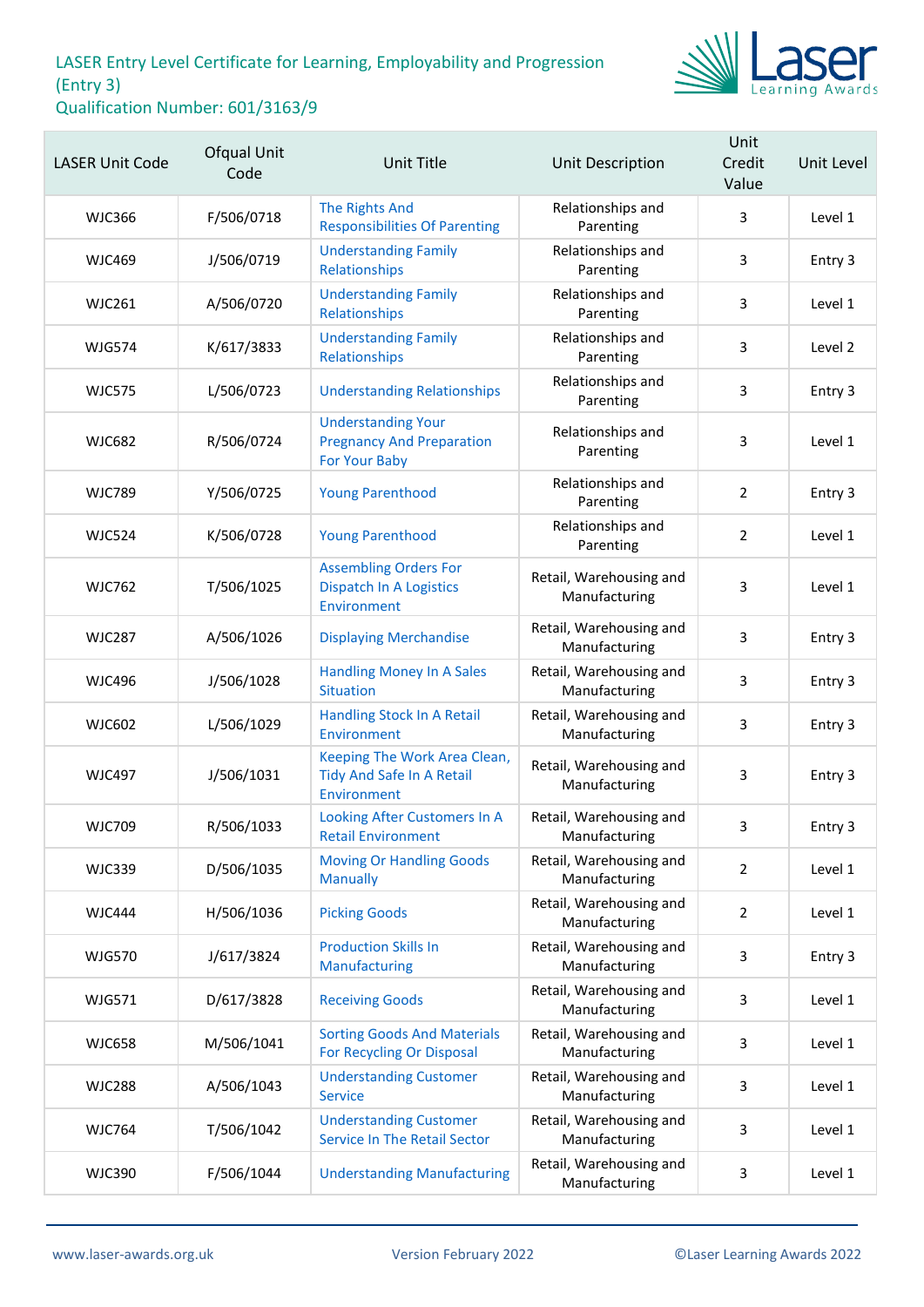

| <b>LASER Unit Code</b> | Ofqual Unit<br>Code | <b>Unit Title</b>                                                            | Unit Description                                     | Unit<br>Credit<br>Value | Unit Level |
|------------------------|---------------------|------------------------------------------------------------------------------|------------------------------------------------------|-------------------------|------------|
| <b>WJC498</b>          | J/506/1045          | <b>Understanding The Business</b><br><b>Of Retail</b>                        | Retail, Warehousing and<br>Manufacturing             | 3                       | Level 1    |
| <b>WJC604</b>          | L/506/1046          | <b>Understanding The Retail</b><br><b>Selling Process</b>                    | Retail, Warehousing and<br>Manufacturing             | 3                       | Level 1    |
| <b>WJC710</b>          | R/506/1047          | <b>Wrapping And Packing Goods</b>                                            | Retail, Warehousing and<br>Manufacturing             | $\overline{2}$          | Entry 3    |
| <b>WJC629</b>          | M/506/0651          | <b>Building Confidence And Self</b><br>Esteem                                | Self-Awareness, Self<br><b>Esteem and Confidence</b> | 2                       | Entry 3    |
| <b>WJC734</b>          | T/506/0652          | <b>Coping Strategies</b>                                                     | Self-Awareness, Self<br><b>Esteem and Confidence</b> | 3                       | Level 1    |
| <b>WJC255</b>          | A/506/0653          | <b>Developing Personal</b><br><b>Confidence And Self</b><br><b>Awareness</b> | Self-Awareness, Self<br><b>Esteem and Confidence</b> | 3                       | Level 1    |
| <b>WJC361</b>          | F/506/0654          | <b>Developing Personal</b><br><b>Confidence And Self</b><br><b>Awareness</b> | Self-Awareness, Self<br><b>Esteem and Confidence</b> | 3                       | Level 2    |
| <b>WJC465</b>          | J/506/0655          | <b>Emotional Intelligence</b>                                                | Self-Awareness, Self<br><b>Esteem and Confidence</b> | 3                       | Entry 3    |
| <b>WJC572</b>          | L/506/0656          | <b>Improving Own Confidence</b>                                              | Self-Awareness, Self<br><b>Esteem and Confidence</b> | 3                       | Level 1    |
| <b>WJC678</b>          | R/506/0657          | <b>Understanding And Managing</b><br><b>Anger And Aggression</b>             | Self-Awareness, Self<br><b>Esteem and Confidence</b> | 3                       | Level 1    |
| <b>WJC785</b>          | Y/506/0658          | <b>Understanding And</b><br><b>Transforming Own Behaviour</b>                | Self-Awareness, Self<br><b>Esteem and Confidence</b> | 3                       | Level 1    |
| <b>WJC310</b>          | D/506/0659          | <b>Understanding Own Response</b><br>To Body Image                           | Self-Awareness, Self<br><b>Esteem and Confidence</b> | $\overline{2}$          | Level 1    |
| <b>WJC679</b>          | R/506/0660          | <b>Understanding Personal And</b><br><b>Interpersonal Conflict</b>           | Self-Awareness, Self<br><b>Esteem and Confidence</b> | 3                       | Level 1    |
| <b>WJC573</b>          | L/506/0673          | <b>Understanding Personal</b><br><b>Awareness</b>                            | Self-Awareness, Self<br><b>Esteem and Confidence</b> | 3                       | Level 1    |
| <b>WJC520</b>          | K/506/0678          | <b>Understanding Self And</b><br><b>Others</b>                               | Self-Awareness, Self<br><b>Esteem and Confidence</b> | 3                       | Entry 3    |
| <b>WJC483</b>          | J/506/0882          | <b>Understanding Self In Conflict</b>                                        | Self-Awareness, Self<br><b>Esteem and Confidence</b> | 3                       | Level 1    |
| <b>WJC630</b>          | M/506/0679          | <b>Understanding The Victim</b>                                              | Self-Awareness, Self<br><b>Esteem and Confidence</b> | 3                       | Level 1    |
| <b>WJC569</b>          | L/506/0611          | <b>Domestic Abuse Awareness</b>                                              | Social Issues                                        | 3                       | Level 1    |
| <b>WJC414</b>          | H/506/0615          | <b>Understanding Cultural</b><br><b>Differences</b>                          | Social Issues                                        | 3                       | Entry 3    |
| <b>WJC359</b>          | F/506/0623          | <b>Understanding Discrimination</b>                                          | Social Issues                                        | 3                       | Entry 3    |
| <b>WJC783</b>          | Y/506/0627          | <b>Understanding Diversity In</b><br>Society                                 | Social Issues                                        | 3                       | Entry 3    |
| <b>WJC308</b>          | D/506/0631          | <b>Understanding Diversity In</b><br>Society                                 | Social Issues                                        | 3                       | Level 1    |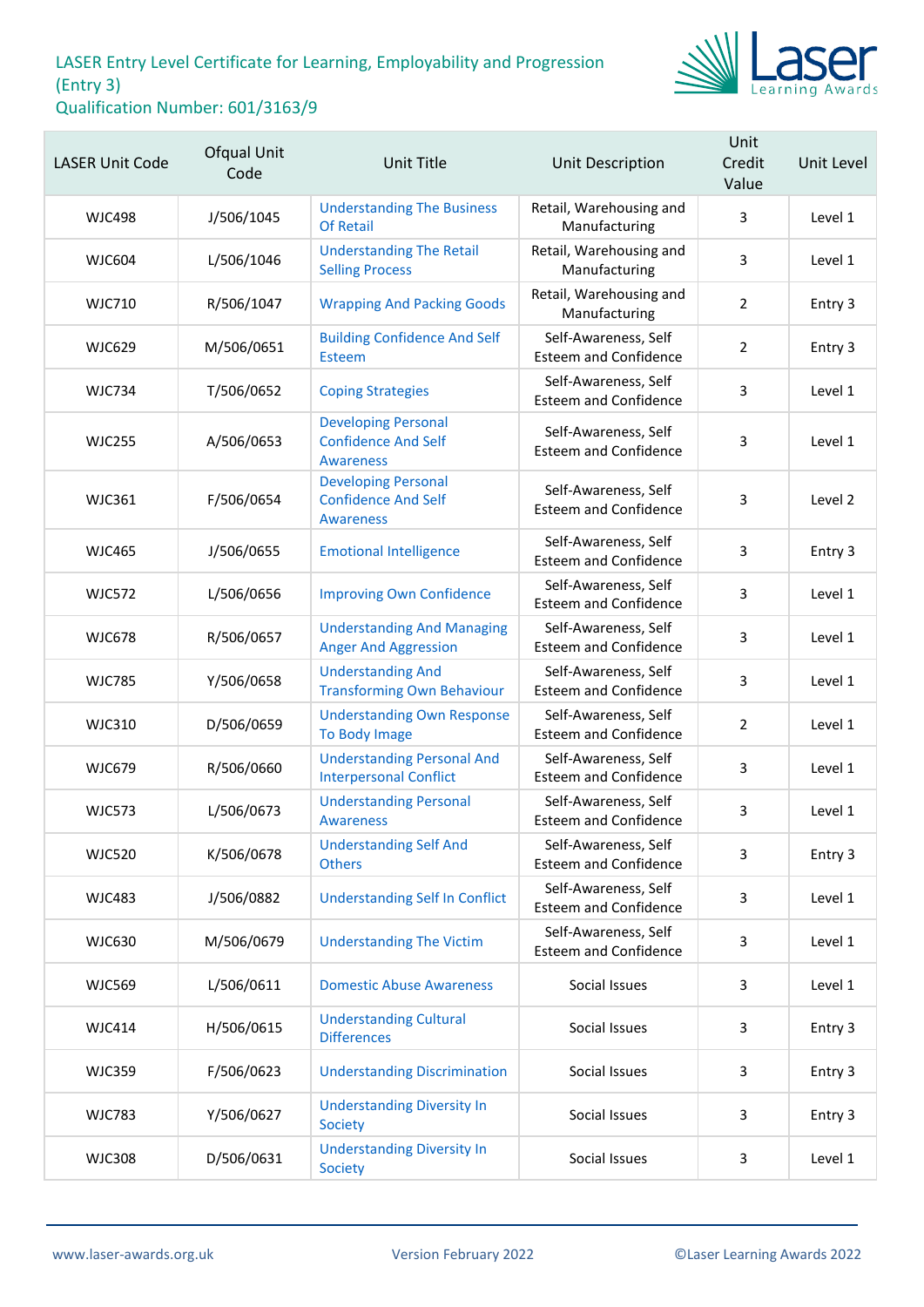

| <b>LASER Unit Code</b> | Ofqual Unit<br>Code | <b>Unit Title</b>                                              | <b>Unit Description</b>  | Unit<br>Credit<br>Value | Unit Level |
|------------------------|---------------------|----------------------------------------------------------------|--------------------------|-------------------------|------------|
| <b>WJC416</b>          | H/506/0632          | <b>Understanding Eating</b><br><b>Disorders</b>                | Social Issues            | $\mathbf{1}$            | Level 1    |
| <b>WJC627</b>          | M/506/0634          | <b>Understanding Equal</b><br>Opportunities                    | Social Issues            | 3                       | Level 1    |
| <b>WJC463</b>          | J/506/0638          | <b>Understanding Prejudice And</b><br><b>Discrimination</b>    | Social Issues            | 3                       | Level 1    |
| <b>WJC360</b>          | F/506/0640          | <b>Understanding Prejudice And</b><br><b>Discrimination</b>    | Social Issues            | 3                       | Level 2    |
| <b>WJC677</b>          | R/506/0643          | <b>Understanding The Issue Of</b><br><b>Obesity</b>            | Social Issues            | $\overline{2}$          | Level 1    |
| <b>WJC309</b>          | D/506/0645          | <b>Understanding The</b><br><b>Restorative Justice Process</b> | Social Issues            | 3                       | Level 1    |
| <b>WJC517</b>          | K/506/0647          | <b>Understanding Young People,</b><br><b>Law And Order</b>     | Social Issues            | 3                       | Entry 3    |
| <b>WJC733</b>          | T/506/0649          | <b>Understanding Young People,</b><br><b>Law And Order</b>     | Social Issues            | 3                       | Level 1    |
| <b>WJC518</b>          | K/506/0650          | <b>Understanding Young People,</b><br><b>Law And Order</b>     | Social Issues            | 3                       | Level 2    |
| <b>WJC539</b>          | K/506/0938          | <b>Careers In Sport And Active</b><br>Leisure                  | Sport and Active Leisure | 3                       | Level 1    |
| <b>WJC649</b>          | M/506/0939          | <b>Health And Fitness</b>                                      | Sport and Active Leisure | 3                       | Entry 3    |
| <b>WJC540</b>          | K/506/0941          | <b>How The Body Works</b>                                      | Sport and Active Leisure | 4                       | Level 1    |
| <b>WJC650</b>          | M/506/0942          | <b>Improving Own Fitness</b>                                   | Sport and Active Leisure | 3                       | Entry 3    |
| <b>WJC756</b>          | T/506/0943          | <b>Improving Personal Health</b><br><b>And Fitness</b>         | Sport and Active Leisure | 3                       | Entry 3    |
| <b>WJC280</b>          | A/506/0944          | <b>Indoor Team Games</b>                                       | Sport and Active Leisure | 3                       | Entry 3    |
| <b>WJC384</b>          | F/506/0945          | <b>Participating In Leisure</b><br><b>Activities</b>           | Sport and Active Leisure | 3                       | Entry 3    |
| <b>WJC489</b>          | J/506/0946          | Planning A Trip To A Visitor<br><b>Attraction</b>              | Sport and Active Leisure | 4                       | Level 1    |
| <b>WJC594</b>          | L/506/0947          | <b>Planning And Participating In</b><br><b>Short Walks</b>     | Sport and Active Leisure | 3                       | Entry 3    |
| <b>WJC701</b>          | R/506/0948          | <b>Planning Own Fitness</b><br>Programme                       | Sport and Active Leisure | 4                       | Level 1    |
| <b>WJC807</b>          | Y/506/0949          | <b>Risks And Hazards In Sport</b><br><b>And Active Leisure</b> | Sport and Active Leisure | 3                       | Level 1    |
| <b>WJC595</b>          | L/506/0950          | <b>Taking Part In Exercise And</b><br><b>Fitness</b>           | Sport and Active Leisure | 4                       | Level 1    |
| <b>WJC702</b>          | R/506/0951          | <b>Taking Part In Sport</b>                                    | Sport and Active Leisure | 3                       | Entry 3    |
| <b>WJC808</b>          | Y/506/0952          | <b>Taking Part In Sport</b>                                    | Sport and Active Leisure | $\mathbf{3}$            | Level 1    |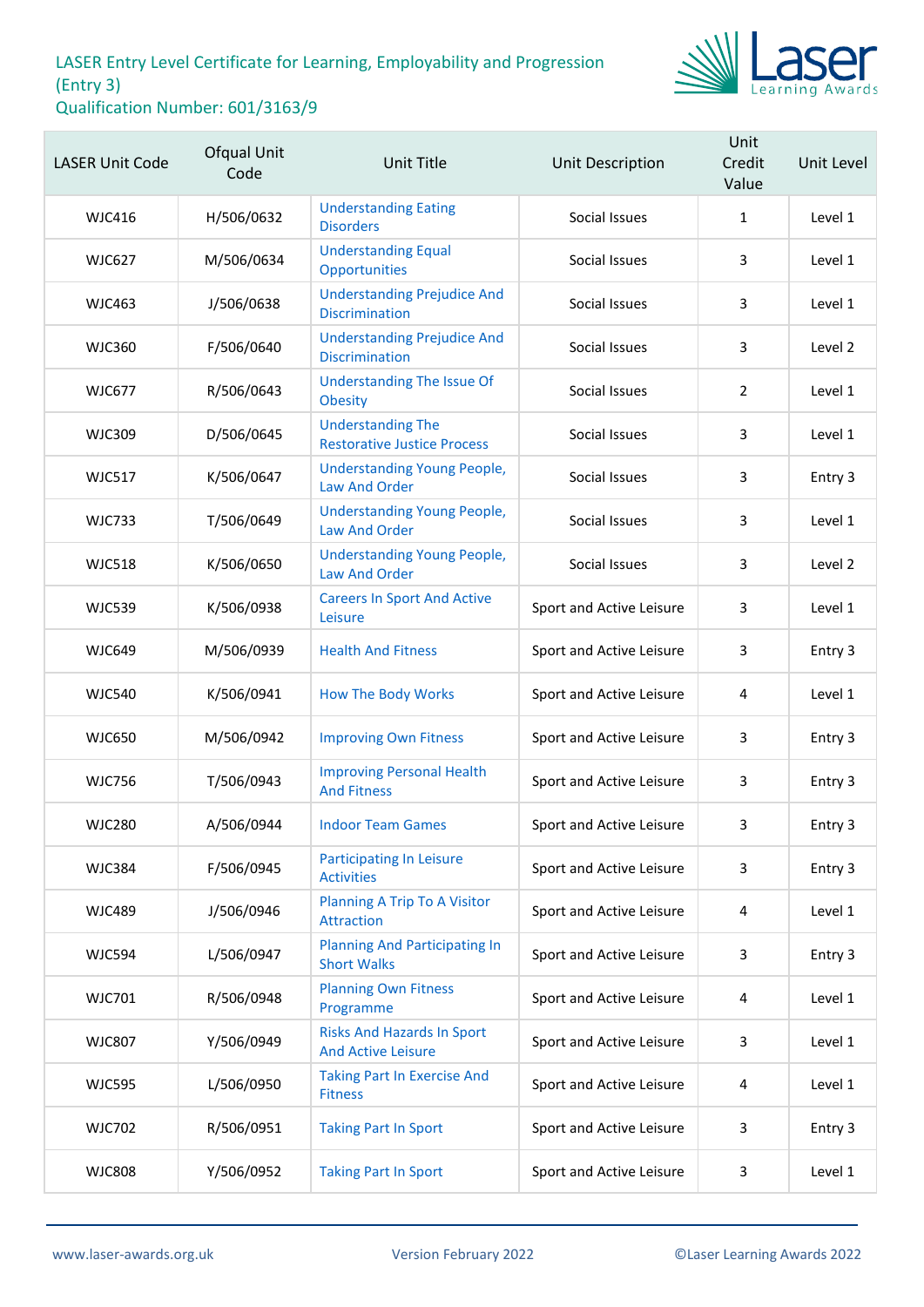

| <b>LASER Unit Code</b> | Ofqual Unit<br>Code | <b>Unit Title</b>                                                                          | Unit Description         | Unit<br>Credit<br>Value | Unit Level |
|------------------------|---------------------|--------------------------------------------------------------------------------------------|--------------------------|-------------------------|------------|
| <b>WJC436</b>          | H/506/0954          | <b>The Angling Environment</b>                                                             | Sport and Active Leisure | 3                       | Entry 3    |
| <b>WJC541</b>          | K/506/0955          | <b>Understanding Nutrition,</b><br><b>Performance And Healthy</b><br><b>Eating</b>         | Sport and Active Leisure | 3                       | Level 1    |
| <b>WJC651</b>          | M/506/0956          | <b>Understanding Physical</b><br><b>Activity And Health</b>                                | Sport and Active Leisure | 6                       | Entry 3    |
| <b>WJC638</b>          | M/506/0794          | <b>Effective Skills, Qualities And</b><br><b>Attitudes For Learning And</b><br><b>Work</b> | <b>Work Experience</b>   | 3                       | Entry 3    |
| <b>WJC744</b>          | T/506/0795          | <b>Learning Through Work</b><br><b>Experience</b>                                          | Work Experience          | 3                       | Entry 3    |
| <b>WJC268</b>          | A/506/0796          | <b>Learning Through Work</b><br><b>Experience</b>                                          | Work Experience          | 3                       | Level 1    |
| <b>WJC371</b>          | F/506/0797          | <b>Participating In A Vocational</b><br><b>Taster</b>                                      | <b>Work Experience</b>   | $\overline{2}$          | Entry 3    |
| <b>WJC502</b>          | K/506/0082          | <b>Participating In A Vocational</b><br><b>Taster</b>                                      | Work Experience          | $\overline{2}$          | Level 1    |
| <b>WJC551</b>          | L/506/0107          | <b>Participating In A Vocational</b><br><b>Taster</b>                                      | Work Experience          | $\overline{2}$          | Level 2    |
| <b>WJC394</b>          | H/506/0081          | <b>Preparation For Work</b><br>Experience                                                  | Work Experience          | $\mathbf{1}$            | Entry 3    |
| <b>WJC474</b>          | J/506/0798          | <b>Understanding A Work</b><br><b>Experience Placement</b>                                 | Work Experience          | 3                       | Entry 3    |
| <b>WJC582</b>          | L/506/0799          | <b>Understanding What</b><br><b>Volunteering Is About</b>                                  | Work Experience          | $\mathbf{1}$            | Level 1    |
| <b>WJC745</b>          | T/506/0800          | Volunteering                                                                               | Work Experience          | $\overline{2}$          | Entry 3    |
| <b>WJC269</b>          | A/506/0801          | <b>Work Experience</b>                                                                     | Work Experience          | 3                       | Level 1    |
| <b>WJC372</b>          | F/506/0802          | <b>Work-Based Experience</b>                                                               | Work Experience          | 3                       | Entry 3    |
| <b>WJC475</b>          | J/506/0803          | <b>Work-Based Experience</b>                                                               | <b>Work Experience</b>   | 3                       | Level 1    |
| <b>WJC583</b>          | L/506/0804          | <b>Work-Based Placement</b>                                                                | <b>Work Experience</b>   | 3                       | Level 1    |
| <b>WJC421</b>          | H/506/0730          | <b>Building A Personal Career</b><br>Portfolio                                             | <b>Work Preparation</b>  | 3                       | Level 1    |
| <b>WJC525</b>          | K/506/0731          | <b>Building A Personal Career</b><br>Portfolio                                             | <b>Work Preparation</b>  | 3                       | Level 2    |
| <b>WJC633</b>          | M/506/0732          | <b>Career Planning And Making</b><br><b>Applications</b>                                   | <b>Work Preparation</b>  | 3                       | Entry 3    |
| <b>WJC738</b>          | T/506/0733          | <b>Career Preparation</b>                                                                  | <b>Work Preparation</b>  | $\mathbf{1}$            | Entry 3    |
| <b>WJC576</b>          | L/506/0737          | <b>Career Preparation</b>                                                                  | <b>Work Preparation</b>  | $\mathbf{1}$            | Level 1    |